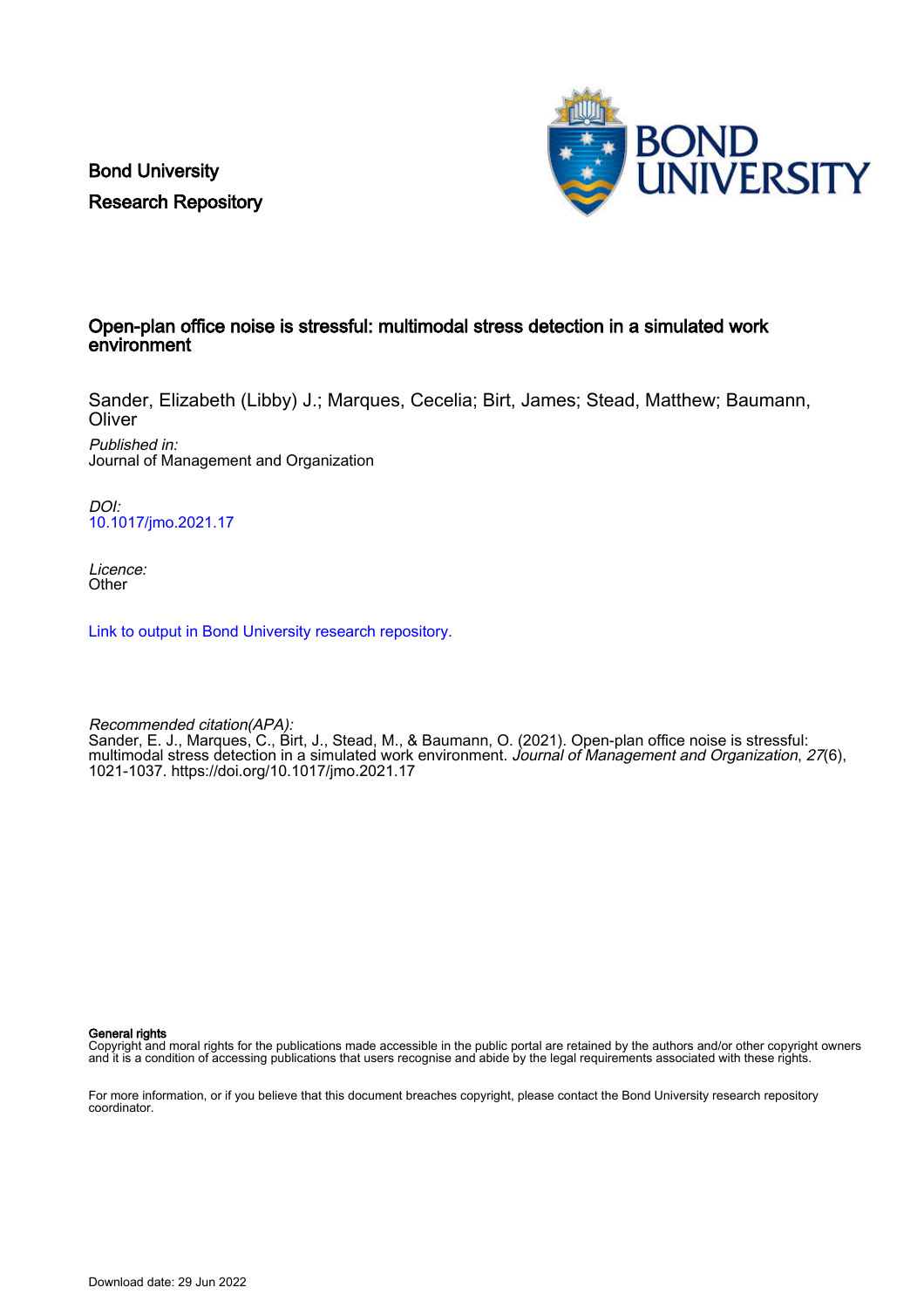# **Open plan office noise is stressful: Multimodal stress detection in a simulated work environment**

# **Abstract**

Covid-induced changes in the workplace present a timely opportunity for HRM practitioners to consider and remediate the deleterious effects of noise, a commonly cited complaint of employees working in open-plan office environments. While self-reports suggest that open plan office noise is perceived as a stressor, there is little experimental research comprehensively investigating the effects of noise on employees in terms of their cognitive performance, physiological indicators of stress, and affect. Employing a simulated office setting, we compared the effects of a typical open plan office auditory environment to a quieter private office auditory environment on a range of objective and subjective measures of wellbeing and performance. While open plan office noise did not reduce immediate cognitive task performance compared to the quieter environment, it did reduce psychological well-being as evidenced by self-reports of mood, facial expressions of emotion, and physiological indicators of stress in the form of heartrate and skin conductivity. Our research highlights the importance of using a multimodal approach to assess the impact of workplace stressors such as noise. Such an approach will allow HR practitioners to make data-driven recommendations about the design and modification of workspaces to minimise negative effects and support employee well-being.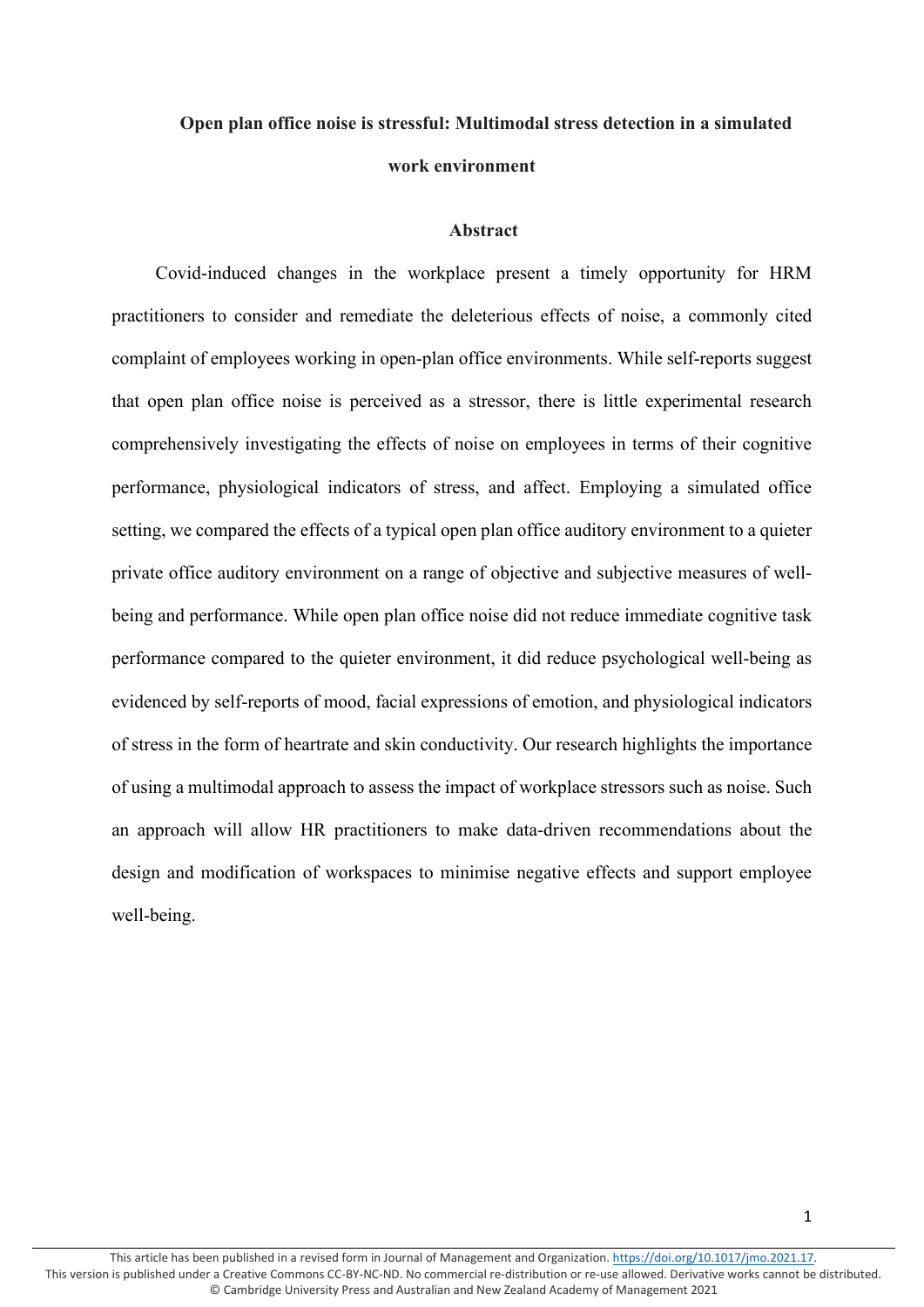The coronavirus pandemic caused a sudden and substantial shift in the location of work, with entire workforces moving from working in communal office settings to working-fromhome virtually overnight. As employees begin to return to the office, possibly in conjunction with working from home part of the time, organizations are reconsidering their options for providing healthy and facilitating workspaces. Potentially reduced employee density may offer the opportunity to redesign workspaces and overcome known problems with the dominant prepandemic design, the open plan office. Prior to the pandemic, 70% of office-based employees worked in open plan offices (OPO) (Konnikova, 2014) with many employees sharing common work areas with few walls and little distance between desks (Ayoko & Ashkanasy, 2020; Bodin Danielsson and Bodin, 2009; Oldham and Rotchford, 1983). Occupant complaints about this design are rife (e.g., Davis, Leach & Clegg, 2007; Kim & de Dear, 2013), particularly when compared to enclosed private or semi-private offices.

Open plan offices and other workspace designs have been studied using the concept of Indoor Environmental Quality (IEQ). This is often assessed by occupant reports their satisfaction with features of the workspace including thermal comfort, air quality, visual and acoustic privacy, noise level, furnishings, lighting, and layout. The most commonly used selfreport measures of IEQ are the Building Use Survey (BUS) and the Center for the Built Environment (CBE) survey (Heinzerling, Schiavon, Webster & Arens, 2013). Research using both of these measures has documented considerable dissatisfaction with open plan offices (Kim & de Dear, 2013; Leaman & Bordass, 1999). While issues of lack of visual privacy and visual distractions occur, complaints about noise level and associated distraction appear to be very common and distressing for employees (Kim & de Dear, 2013; Lee, Lee, Jeon, Zhang & Kang, 2016). A survey of over 40,000 occupantsin 304 office buildings using the CBE measure of indoor environmental quality found that high noise levels and lack of sound privacy were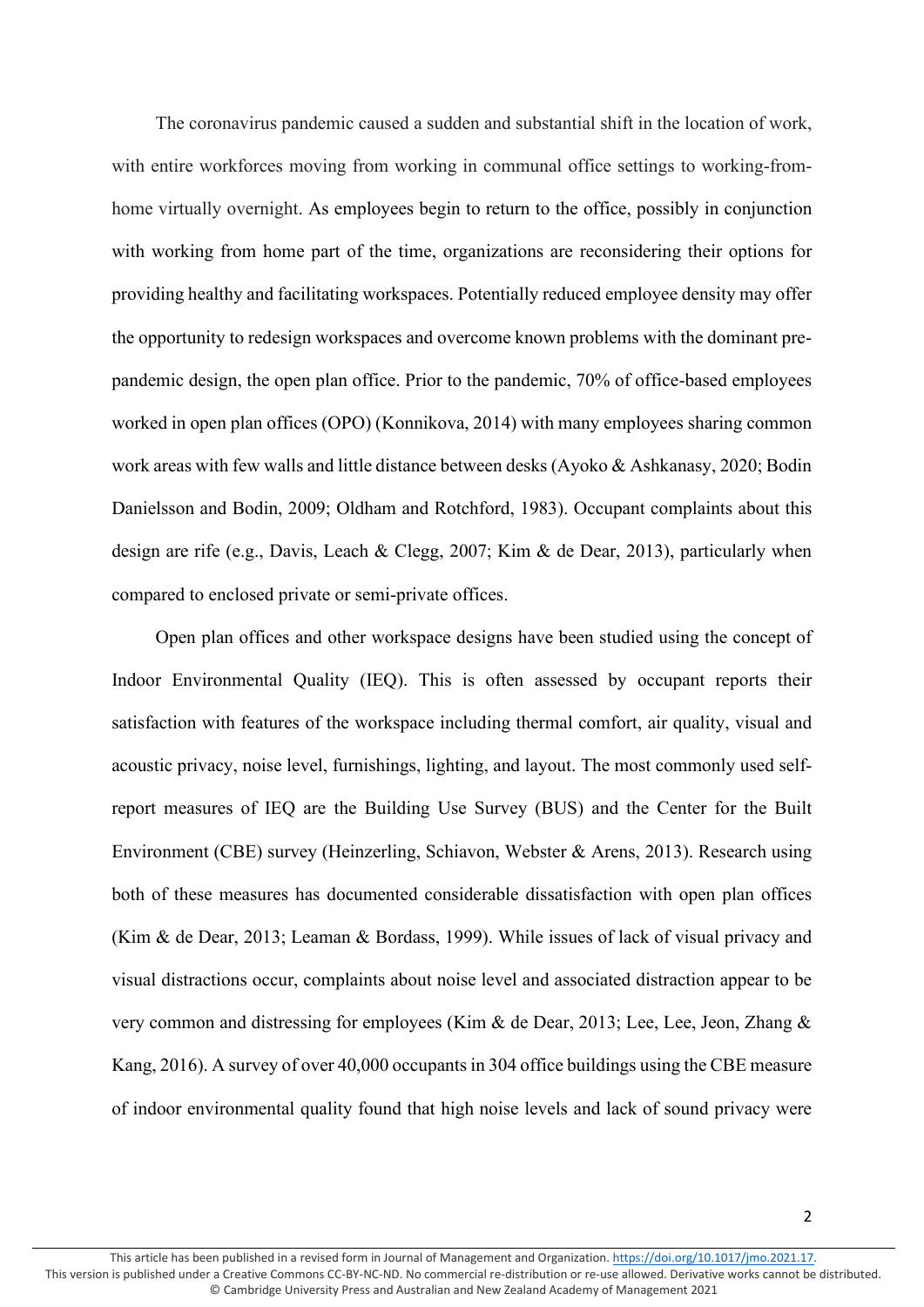among the most problematic issues for employees in OPOs (Kim and de Dear, 2013). For this reason, we have chosen to concentrate on the auditory environment in this research.

Research has shown that noise in OPOs can result in increased perceived cognitive workload (Smith-Jackson & Klein, 2009), impaired concentration (Banbury & Berry, 2005), and reduced energy and motivation (Jahncke, Hygge, Halin, Green & Dimberg, 2011), cognitive performance (Lamb & Kwok, 2016), and psychological and physiological well-being (Danielsson & Bodin, 2008; Langer, Taylour & Smith, 2020; Pejtersen, Feveile, Christensen & Burr, 2011). Although perceived noise level and noise distraction are common complaints in surveys of employees working in open plan offices, objective levels and properties of the office acoustic environment are seldom measured or manipulated. In a recent review of the effects of office environments on employee well-being, Colenberg et al. (2020) found only four such studies and called for further research on the effects of objective acoustic properties on office occupants. We respond to this call in the current research by experimentally manipulating the acoustic environment at two levels: higher noise at a level typical of open plan offices and lower noise at a level typical of private offices. Further, we go beyond occupant opinion surveys to measure the effects of noise on objective performance and physiological stress responses in addition to self-reports.

# **A Human Resource Role in Workspace Design**

The role of human resources in the mutual gains approach in HRM has been the subject of increasing attention by scholars in recent years as the relationships between a healthy workplace, collective well-being, and organizational performance have been more clearly documented (see Ho & Kuvaas, 2020; Huettermann & Bruch, 2019 for examples). As individuals return to shared work environments post-pandemic in gradual, staged, and partial ways, HR experts are well positioned to advocate in a data-driven way for mutual gains in the re-design of workspaces. The human resource function will play an increasing role in this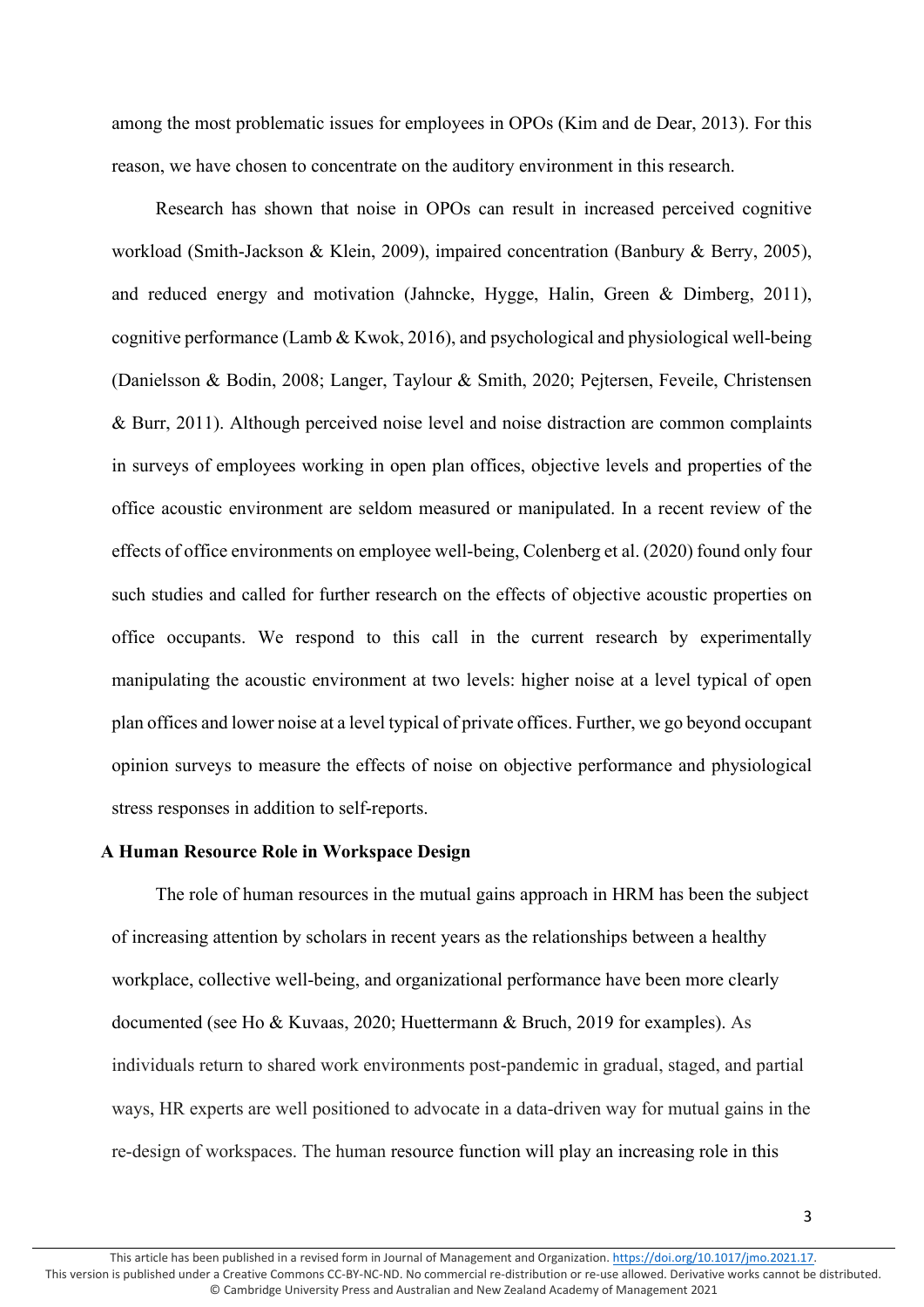new landscape to optimise well-being outcomes for employees and performance outcomes for employers. It is likely that many organizations will shift to hybrid work arrangements post-pandemic, in which employees regularly work both from home and in the office. Companies are now considering how the purpose and layout of office spaces may change to better fit employee needs, such as connecting with colleagues and conducting collaborative work when needed, while also reducing the negative effects of the noisy and high-density open plan offices of the past (Davis, Leach & Clegg, 2011; Elsbach & Pratt, 2007). It is important that HR experts take an evidence-based approach to the recommendations they make in regard to workspace design.

We contribute to this evidence base by providing a rigorous approach to determining the true effects of workspace noise on a wide range of outcomes relevant to employee performance and well-being. As mentioned, most existing research on OPO effects uses survey designs in which employee perceptions of noise are correlated with their self-reports of outcomes such as satisfaction, performance, and health, usually while working in a single type of workspace. Attributing causality to the workspace is difficult, much less identifying which aspect of the workspace is actually problematic and should be a target for remediation. While this kind of survey work raises interesting issues and should be considered by HR experts, it will be most useful and convincing if paired with experimental demonstrations that objectively manipulated office design features cause objectively measured employee outcomes.

This paper uses a repeated measures experimental design in which the same individuals work under two noise conditions which are carefully manipulated to simulate typical open plan and private office noise levels, bearing the advantage of reducing variability and increasing statistical power (Verma, 2015). This allows causal conclusions to be reached about the effects of the objective auditory environment and well-being indicators

4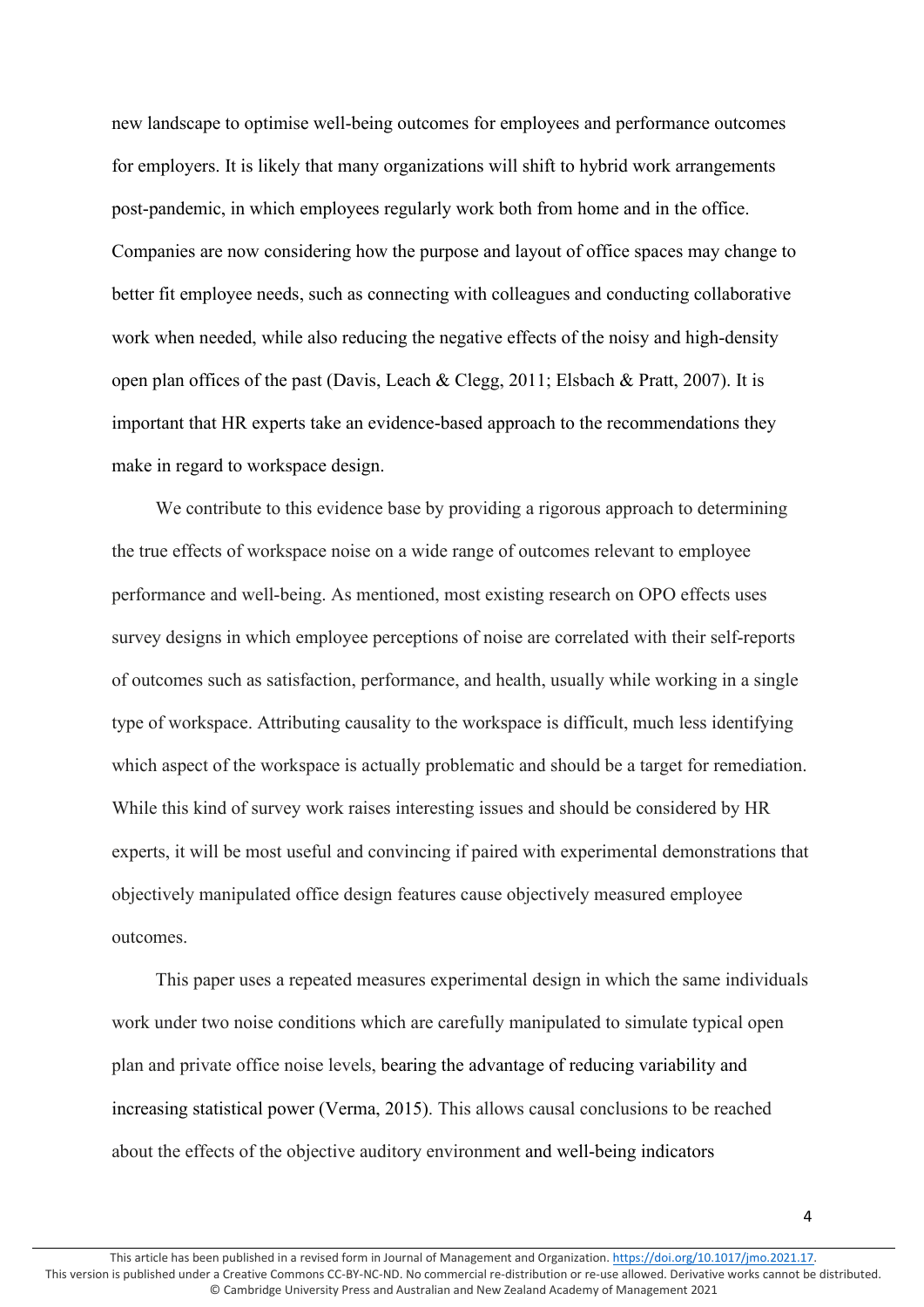(Christiansen et al., 2014). In addition, we collect both objective and subjective measures of a range of relevant outcomes which research suggests may be affected by noise exposure. These include a total of nine indicators covering cognitive performance, a number of physiological measures of the stress response, and both subjective and objective measures of affective responses. Some of these measures require special instrumentation and cannot be collected in field settings. Our use of a comprehensive multimodal approach for assessing responses to noise allows for a nuanced understanding of how environmental stressors may affect some types of outcomes but not others. Taken together, existing field surveys of employee perceptions of Indoor Environmental Quality plus laboratory-based research demonstrating causal effects of specific auditory environments on objectively measured outcomes will best support the decisions and recommendations of HR experts considering workspace design post-COVID.

# **Office Noise and Employee Responses**

Offices are never entirely silent. In enclosed private offices, steady background noise comes from ventilation and computer fans, with intermittent noise from the keyboard, phone, and computer of the occupant, plus the possibility of passing footsteps or conversations outside the office door. On average, the background noise in a private enclosed office is about 39db(A) (Kaarlela-Tuomaala, 2009). In open plan offices, noise sources from computers are magnified by the number of people present, by shared facilities such as copy machines and elevators, by footsteps, paper shuffling, drawer opening and closing by other occupants, and by phone and face to face conversations held by others in the room (Haapakangas et al., 2014; Haka, 2009; Kostellari et al., 2010; Senan et al., 2018). These noises may be exacerbated by high occupant density and the typically "hard" acoustical properties of OPOs. On average, the background noise in an OPO is on average between 52 and 58db(A) (Delle Macchie, 2018; Hoogendoorn, 1973). Below, we develop rationales for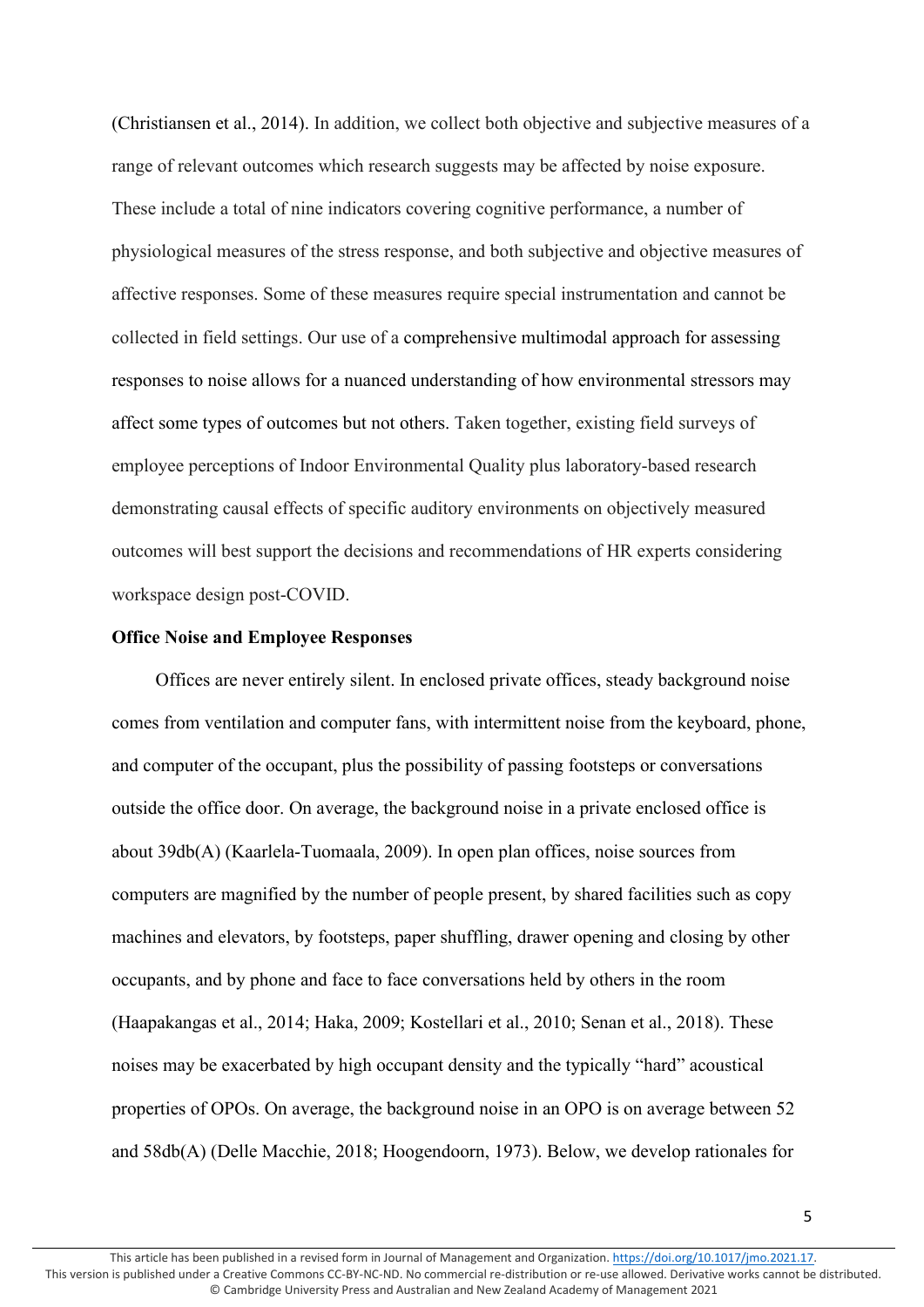the effects of noise on three categories of outcomes: cognitive performance, physiological stress responses, and affect.

**Cognitive Performance.** Attention and working memory theory (Baddeley & Hitch, 1974) from cognitive psychology provides a potential explanation for why noise may reduce cognitive performance. The working memory model describes the attentional and short-term memory components that underpin performance in a wide range of cognitive tasks. The original Baddeley & Hitch model proposes a three-component system, which includes an attentional module (the central executive) and two short-term memory modules, one for verbal input and the other for visual input. The central executive controls the allocation of limited attentional resources to tasks, stimuli, and the two types of short-term memory. The capacity of all these components is finite.

Given the limited capacity of the memory stores, irrelevant information is predicted to interfere with the perception and processing of task relevant information in the same domain. Specifically, it has been shown that noise in form of irrelevant speech will load the short term auditory/verbal memory store so that less capacity is available for processing task relevant verbal information (Colle & Welsh, 1976; Salame & Baddeley, 1982). Moreover, abrupt taskirrelevant distractors have the capacity to capture central executive functions, which can further reduce task performance. It therefore seems likely that open plan office noise impairs performance in two ways. Firstly, irrelevant intelligible speech may reduce processing capacity for any task that requires processing of written or spoken verbal information (such as text editing) by competing for the limited store of verbal memory. Secondly, abrupt office sounds, such as ringing phones, will capture central processing resources away from the task, which should lead to lapses in performance in all task that require focused attention.

Irrelevant speech (such as co-worker chatter or overheard phone calls) has been shown to be the most disturbing form of noise in open plan offices because distractions arise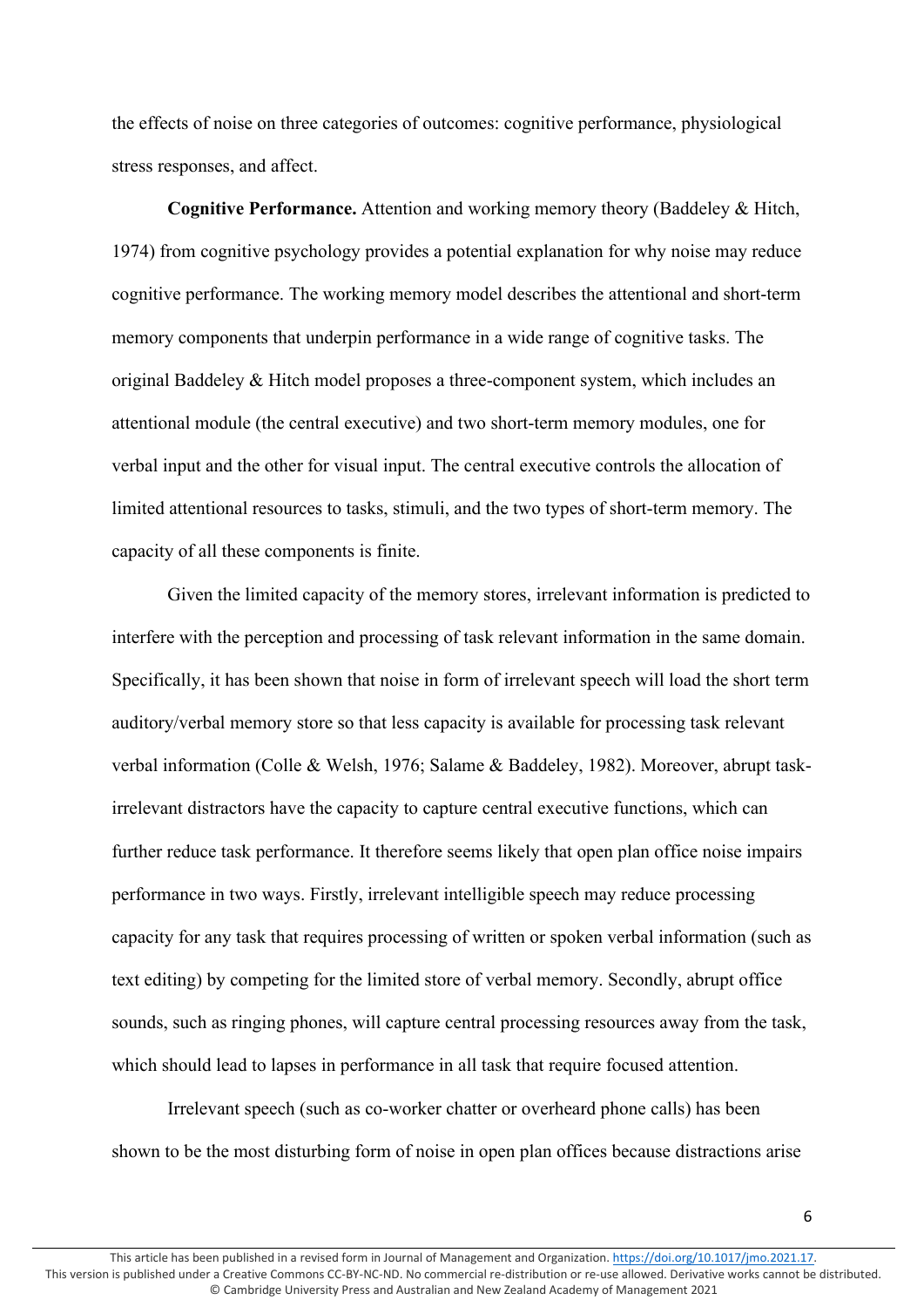not just from the level of noise but also the meaning of the conversation which can hijack attention (Beaman, 2005; Venetjoki et al., 2006), Yadav & Cabrera, 2019) and reduce cognitive performance (Di Blasio et al., 2019). For instance, productivity has been found to decrease by up to two-thirds when employees are exposed to conversations by colleagues (Iannace et al., 2018; Węziak-Białowolska et al., 2018). In the laboratory, Haapakanagas and colleagues (2014) showed that speech noise negatively affects performance on tasks involving both short and long-term memory. In the presence of speech distractors, individuals are more likely to re-read previously read words or have higher fixation on single words during a reading task (Chauchard et al., 2011; Yan et al., 2018), thereby interfering with their ability to extract and understand the meaning of the text. Furthermore, Liebl and colleagues (2016) have shown that variable and unpredictable sounds such as speech are particularly detrimental to performance since they are more difficult to habituate to. These studies suggest the likelihood that deficits in attention and working memory are the reasons that noise negatively influences cognitive performance.

*Hypothesis 1: Cognitive performance will be lower in the open plan office noise condition than the private office noise condition.*

**Physiological Stress Responses.** In general, individuals feel stressed when demands exceed the resources they have to cope, in such a way that their well-being or goals are threatened (Lazarus & Folkman, 1984). Noise creates additional cognitive demands and requires the application of resources and compensatory effort to maintain attention to one's central task (Szalma & Hancock, 2011). Coping with the demands of noise should increase arousal in the short term and deplete an employee's store of job resources over the longer term, leaving less available to sustain performance and threatening feelings of self-efficacy. Social psychology work on ego depletion (Baumeister, Muraven & Tice, 2000; Baumeister, Vohs, & Tice, 2007) also suggests that having to exert self-control to maintain focus on a task depletes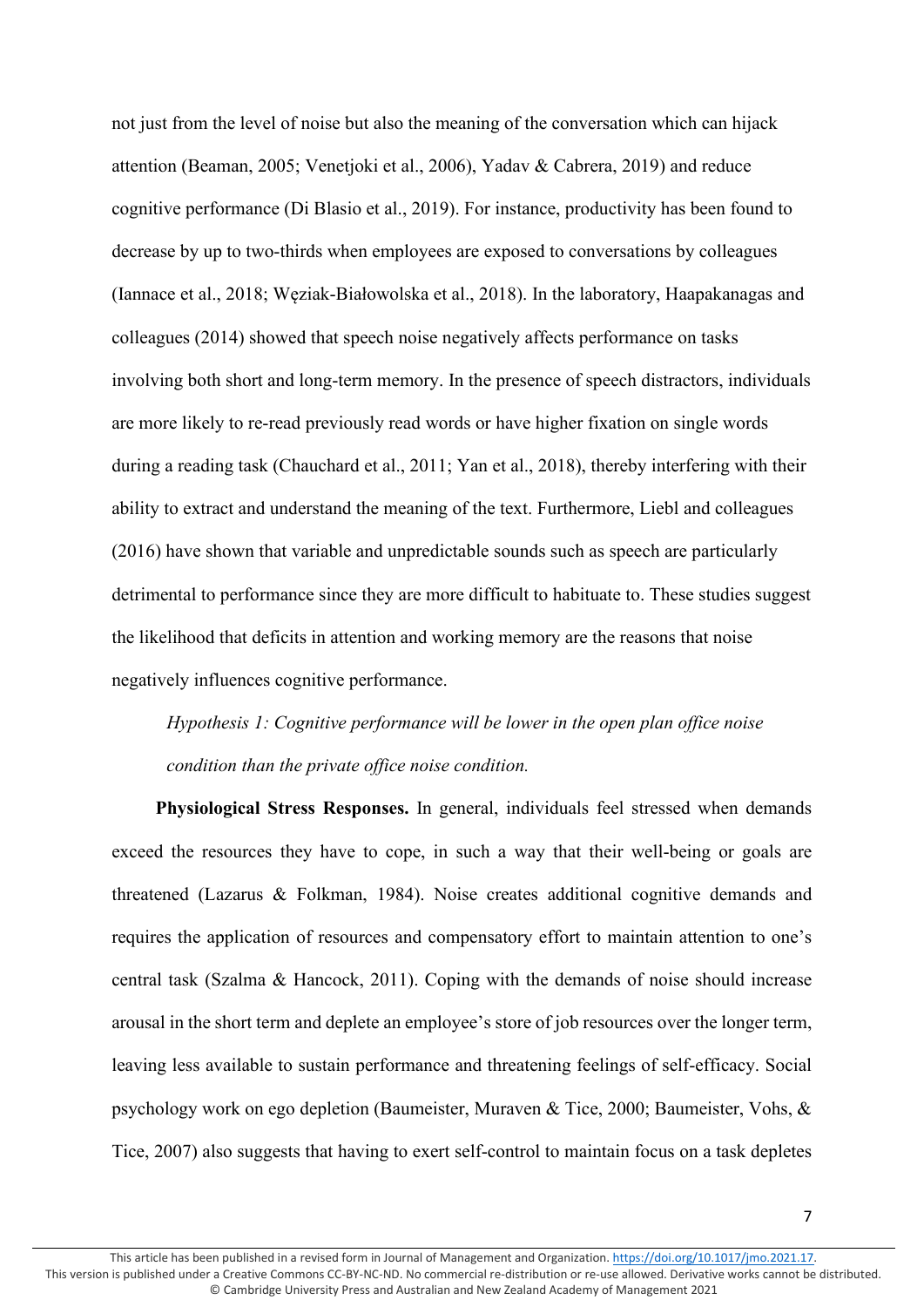self-control resources, leading to poorer performance and self-control failures on subsequent tasks unless resources are replenished (e.g., by rest).

Over the longer term, noise exposure is associated with increased sickness and absence in employees (Chou, Lu, & Huang, 2016; Clausen, Kristiansen, Hansen, Pejtersen, & Burr, 2013; Kristiansen, 2010). We suggest that work environments that feature high levels of noise will also have near-term effects on physiological stress responses. Doggett and colleagues (2021) found that task conditions imposing higher verbal working memory load (as noise does) led to significant increases in physiological arousal, as indicated across multiple measures such as heart rate, heart rate variability, and electrodermal activity. In general, noise increases arousal in humans, for example, changes in skin resistance, heart rate, heart rate variability, blood pressure, metabolic rate, and muscle tension (Szalma & Hancock, 2011). Studies have shown that exposure to workplace noise results in physiological consequences such as elevated cortisol (Kristiansen et al., 2009) and changes in heart rate variability (HRV) and blood pressure (Chang, Jain, Wang, & Chan, 2003; Kristiansen et al., 2009).

*Hypothesis 2: Physiological stress will be greater in the open plan office noise condition than the private office noise condition.*

**Affective Responses.** Well-being at work is often considered to contain both physical and psychological components. Above, we suggested that noise would increase physiological indicators of stress. Here we suggest that noise will also result in greater negative mood and emotion. Noise distractions that threaten goal progress are likely to create negative emotions such as frustration (Lazarus, 1991). Noise has been shown to have a detrimental effect on mood both directly as a response to the noise and the need to exert additional effort (Acun & Yilmazer, 2018) and indirectly due to frustration associated with reduced performance (Zohar, Tzischinski & Epstein, 2003; see Puranik, Koopman, & Vough, 2020 for a review).

8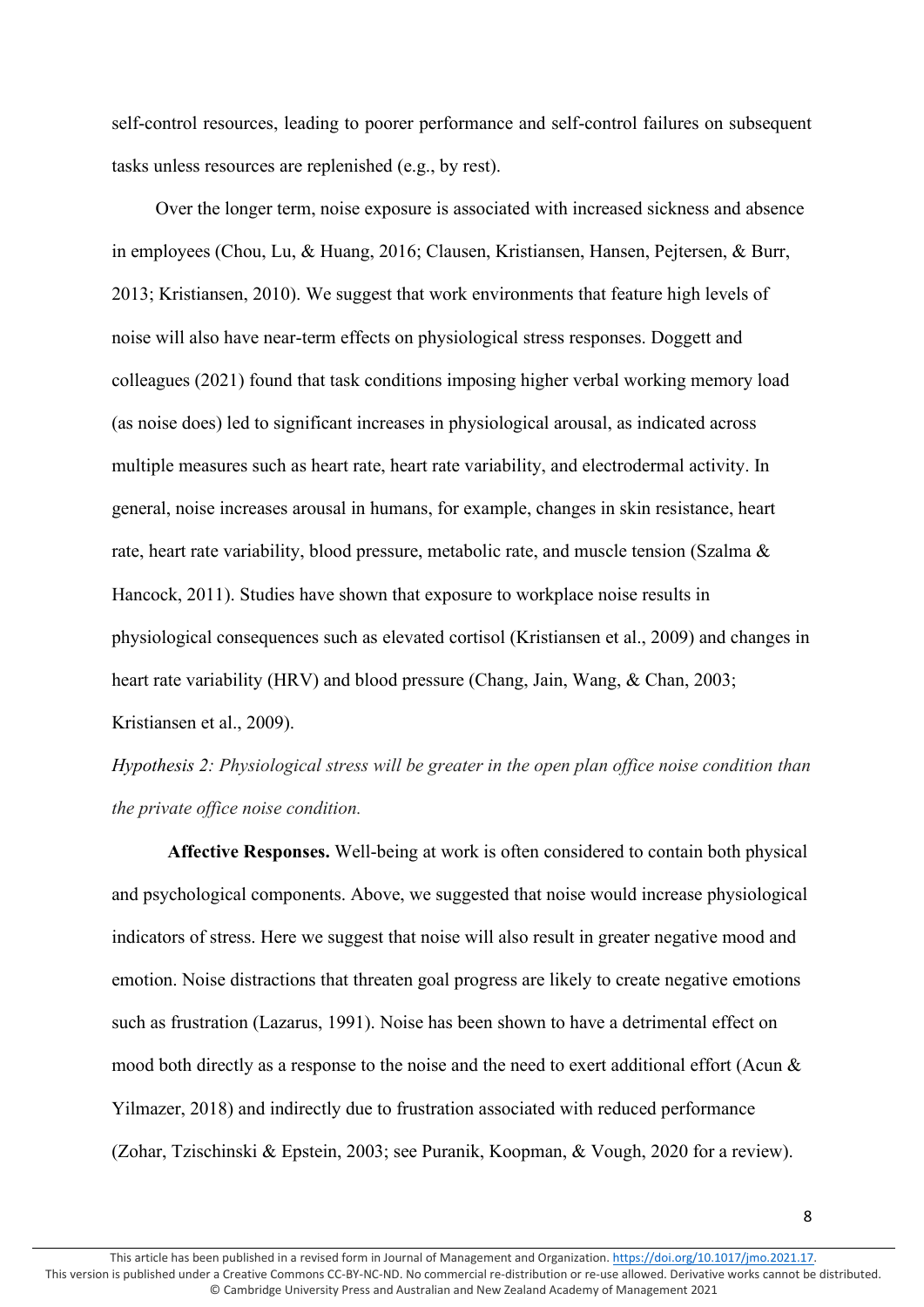Studies on the aftereffects of exposure to noise have shown that coping with unpredictable noise results in reduced frustration tolerance (see Cohen, 1980 for a review). Lamb and colleagues (2016) utilised surveys over an 8 month period to assess the effects of IEQ on perceptions of well-being in office settings, finding that noise annoyance was associated with negative mood. Virtually all previous research on noise and affective outcomes has relied upon self-reports of affect. We pioneer the use of an objective means of coding affective states via facial expression recognition technology in addition to self-reported mood. *Hypothesis 3: Affective reactions will be more negative in the open plan office noise condition than the private office noise condition.*

#### **Method**

# **Design, Procedure, and Treatment**

Participants completed a cognitive performance (proof-reading) task under two conditions: simulated open plan office background high noise vs. simulated private office low noise. The order of the two conditions was counter-balanced across participants, to avoid bias due to fatigue and training effects. Participants were tested individually in the same room. In the high noise condition, a combination of typical open-plan office sounds was played to the participants while they were engaged in the proof-reading task. The soundscape included people speaking, walking, printing papers, ringing telephones, and keyboard typing noises. The sound was presented via a Bluetooth JBL Flip 3 portable speaker that was mounted vertically on a stand above head height, that was placed in the middle of the room approximately 210 cm away from the participant) to create a non-directional sound effect. The average sound pressure level was 59.1 dB (A) (measured at the participants' head location, via a Casella CEL-63X sound pressure meter and expressed as an equivalent sound level). The choice of this sound level was based on literature demonstrating that typical values for background noise in open plan offices range from 52 to 58 dB(A) (Delle Macchie, Secchi & Cellai, 2018). In the low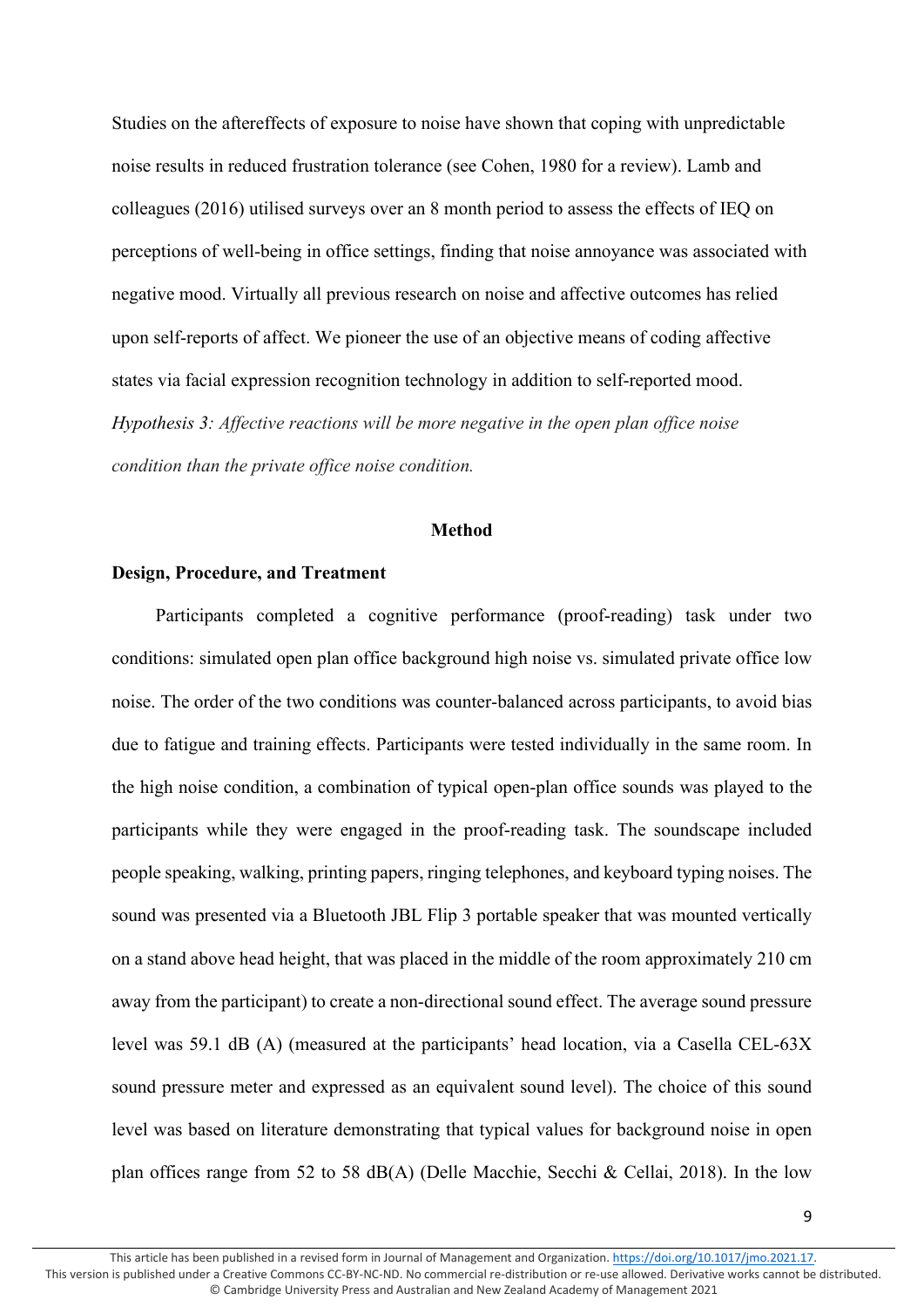noise condition, the room was much quieter during performance of the proof-reading task, with an average sound pressure level of 36.3 dB (A) (resulting from air-conditioning and computer fan noise).

To obtain physiological measures of stress, a SHIMMER ™ 3 GSR+ optical pulse oximeter was placed on the participants' right ear lobe to measure heart rate and two GSR electrodes were placed over the arch of the participant's right foot to measure skin conductivity. The foot was chosen as recording location, since the participants needed to move their hands for the proof-reading task. Each participant underwent both task conditions (high noise vs. low background noise), each lasting 10 minutes in a counter-balanced order. The short task duration was chosen to avoid pronounced fatigue effects, given the within-subject design. Eight minutes were allocated to the proofreading task, and the remaining 2 minutes were allocated for the completion of the self-report measure of positive and negative affect.

# **Participants**

G\* Power (version 3.1.9.4) analysis was conducted beforehand to calculate the minimum sample size required to ensure adequate power and reflect the probability of detecting significant differences. Estimations were conducted using t-tests for differences between two dependent means (matched-pairs) with medium effect sizes of  $d = 0.5$ , and a statistical power of .80. The results of the calculation indicated that a minimum sample size of 34 participants was required. To cater for potential data loss, 43 participants were recruited. Forty healthy subjects with an age range of 17-44 years and a mean age of 22.65 years (SD=6.15) participated in this study. Participants consisted of 34 female and 6 male undergraduates and post-graduate students recruited predominantly from a psychology subject pool. Those who were undergraduate students participated in exchange for course credit points, no other incentives were provided. The minimum age for participants to take part in the study was 17 years old. The maximum age of 45 years old was implemented to avoid any cognitive decline related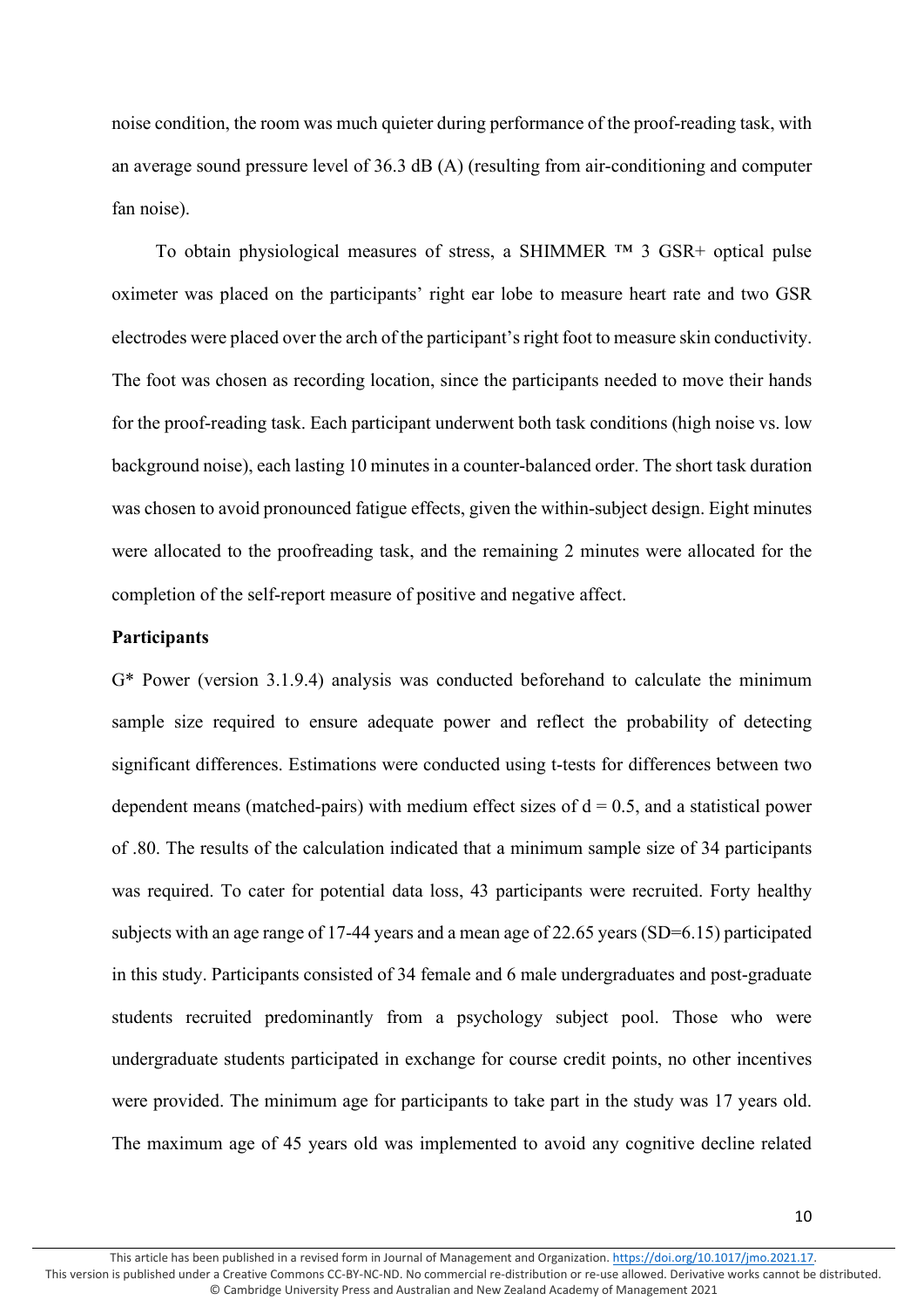outlier effects (Peich et al., 2013). Due to the nature of the proof-reading task, participants were required to have university-level English and normal vision and hearing (corrected if necessary). Due to technical faults (i.e. poor signal quality), there are only 38 data sets for the two heartrate measures.

# **Measures**

# *Cognitive Performance*

To measure cognitive performance in an ecologically valid way, a proof-reading task was employed, as such a task is similar to many clerical tasks performed by knowledge workers in offices. For this, two different text excerpts (4200 words each) from On the Origins of Species (Darwin, 1873) were used. The text was chosen since it is copyright free, is unlikely to evoke emotions, and does not contain many uncommon terms. Participants were instructed to highlight typographical errors in the text using the computer mouse (spell-check was disabled). In total, 80 typographical errors were introduced in each text, on average one error for every three lines of text. This large number of errors was chosen to avoid a ceiling effect, (i.e. at 100% performance level it would be impossible to detect differences between conditions). The typographical errors always involved changing the position of two non-initial letters. An example of an errors is: "recieved" instead of "received." The rationale behind this is that research has shown that that alterations in the middle of the word are harder to notice (Schoonbaert, & Grainger, 2004; Perea et al., 2012). The performance measure was the number of correctly identified errors.

# *Objective Physiological Measures of Stress*

It is well established that physiological measures of heart rate, heart rate variability, and electro-dermal activity are reliable physiological indicators of stress (Everly & Lating, 2013).

#### **Heart rate measures**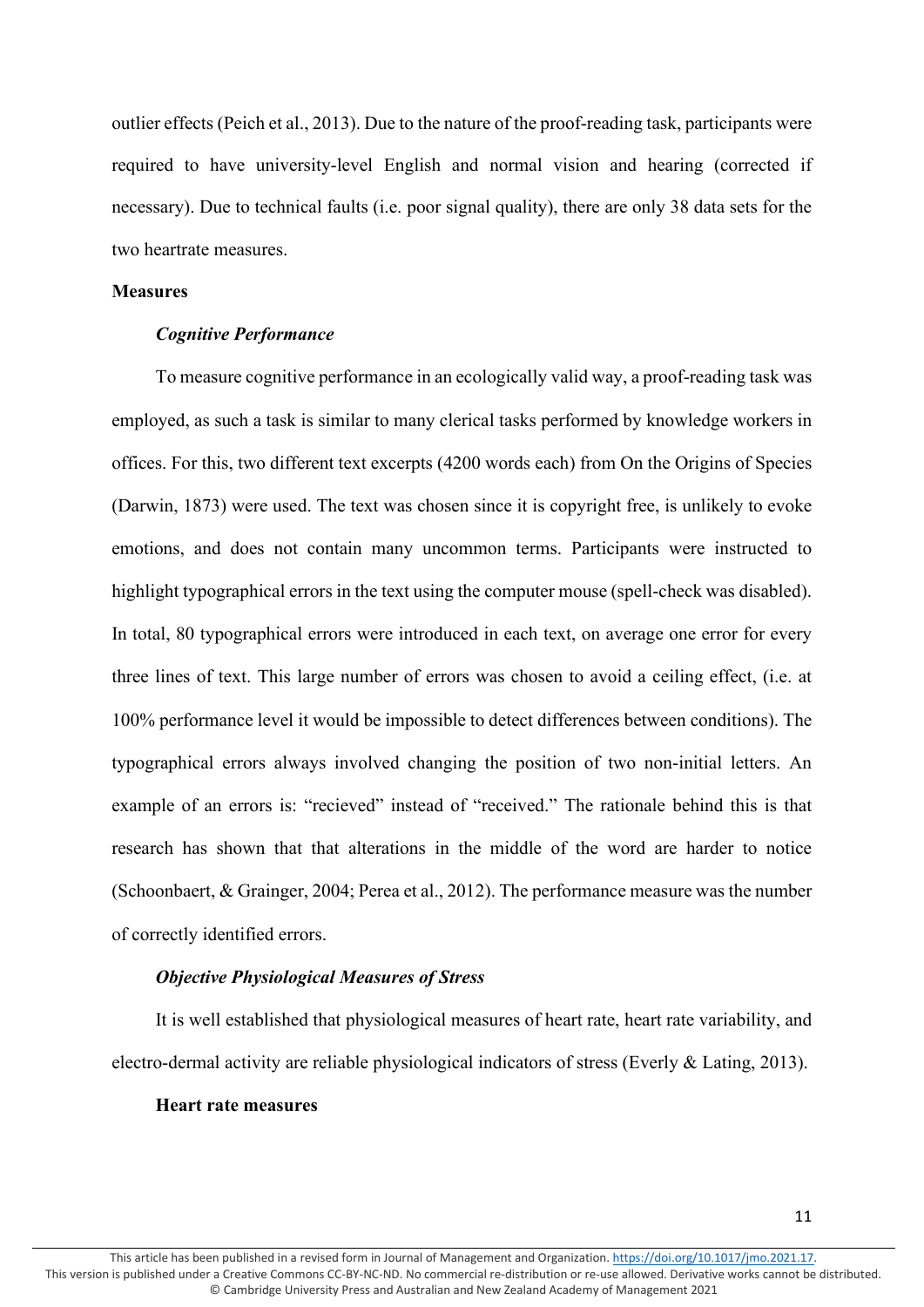We utilized two separate measures of heart rate. Firstly, we captured the heart rate of the participants, which is simply the number of beats of the heart per minute. The positive correlation between heart rate, as a measure of physiological arousal, and stress is well established; the higher the heart rate, the greater the impact of the stressor on the individual (e.g. Vrijkotte et al. 2000). We also measured heart rate variability (HRV), which is the change in the time intervals between adjoining heart beats. Psychological stress is indicated by lower levels of HRV, i.e. less variation between heartbeats (Kim et al. 2018). There are several ways to compute HRV. One of the most common measures is Root Mean Square of the Successive Differences (RMSSD; measured in milliseconds), which is a reliable indicator of short-term, time-interval HRV (Stapelberg et al., 2018). For two participants heart rate measure could not be reliably obtained, for this reason analysis of heart rate and heart rate variability is conducted on 38 participants.

**Electrodermal activity.** Electro-dermal activity (EDA), measured in microsiemens (μS), quantifies electrical skin conductance from the sweat glands in the palms of the hand, soles of feet or fingertips. Electro-dermal activity is an autonomic and involuntary bodily response whereby the individual sweats more in stressful situations, although this increased sweating may be imperceptible to the human eye (typical skin conductance levels are within the range of 1-20 μS). The two components of EDA are the *skin conductance level*, a slow changing (tonic) time interval measure of skin conductance, and skin conductance response, which captures abrupt (phasic) increases or peaks. The skin conductance level was measured by averaging the low pass filtered (at 6Hz to remove phasic signals) signal. *Skin conductance response* was measured in form of GSR peaks per minute. Both measures are widely used indicators of physiological stress, with higher levels being indicative of increased stress (Birenboim, et al., 2019; Reeves et al., 2019; Zhai, & Barreto, 2006; Zhang, Lian, & Wu, 2017).

# *Measures of Affect*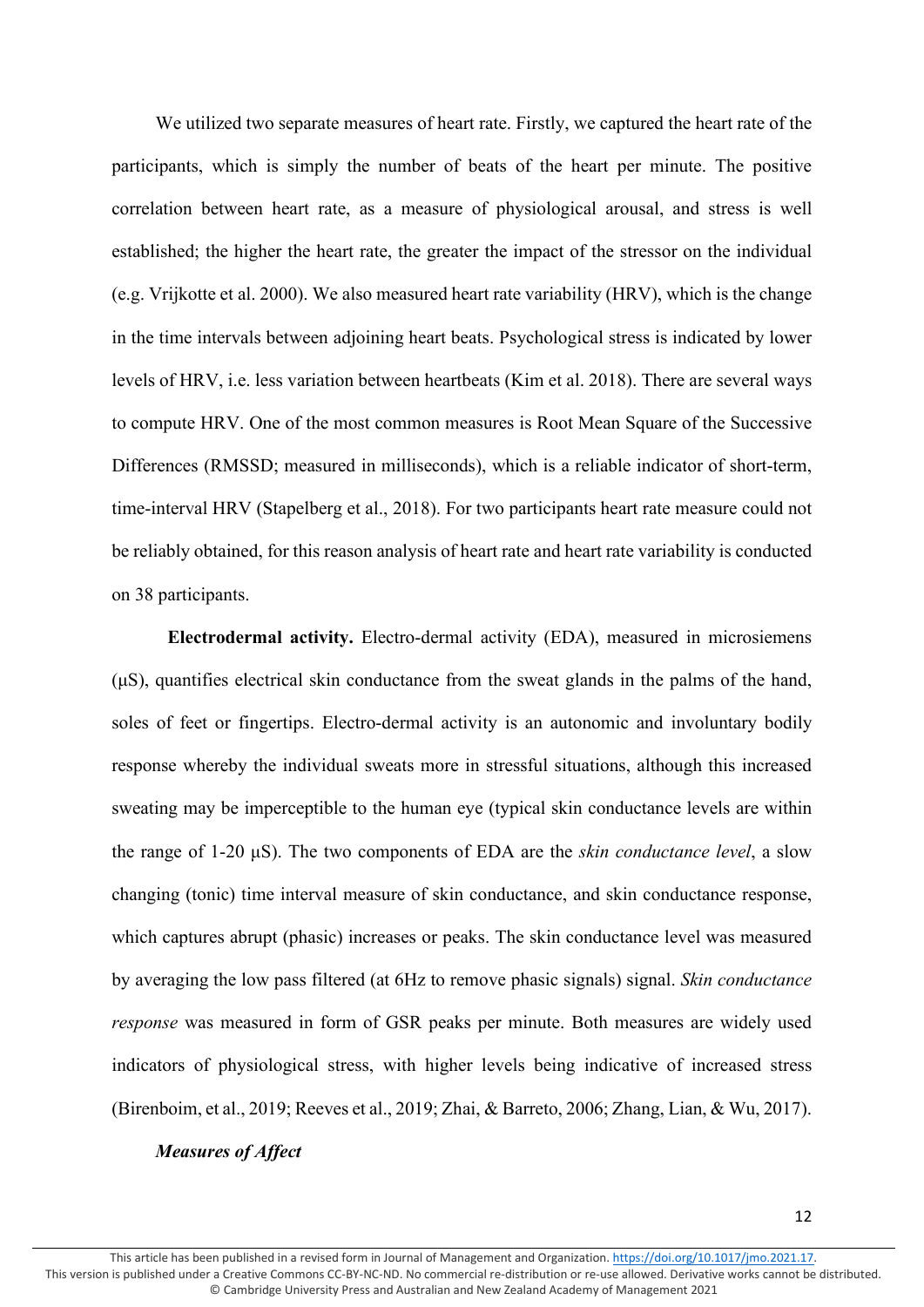Affect (mood and emotions) was measured both by self-report and objectively.

# **Self-reported Positive and Negative Affect**

In each of the two conditions, participants reported their mood immediately after the proofreading task using the Positive and Negative Affect Schedule (PANAS) (Watson et al., 1988). The PANAS is a widely used and psychometrically sound scale for measuring activating positive and negative affect (Muaremi et al., 2013; Pabst et al., 2013). High positive affect (PA) reflects the experience of happiness, enthusiasm, and alertness. High negative affect (NA) refers to experiences of stress and displeasure, such that high NA is indicated by states such as nervousness, hostility, and distress (Watson et al., 1988). The temporal instructions of the scales can range from the "present moment" to "during the past year." As the nature of the study focuses on the participants' current affect, the instructions of "present moment" were used. Positive and negative affect are each assessed with ratings of 10 affect terms on a 5 point scale.

# **Facial Expression of Emotion**

Automated facial expression analysis is a relatively novel instrument in research, however it has promise as a means of objectively assessing emotions in research settings (Das et al., 2013; Jack et al., 2016). The first empirically validated approach to classifying emotions based on facial expressions was called the facial action coding system (Ekman, 1988; Lerner et al., 2007). The emotions recognized by the facial action coding system were based on the six universal facial expressions (Ekman, 1988). In the current study, facial expressions were recorded by a high-definition webcam and analysed using iMotions (Version 8.1.1) AFFECTIVA (Kulke et al., 2020; McDuff et al., 2013). The program includes a real time analysis of facial features (such as eyebrow furrow and upper lip movements), and an analysis based on the basic emotions of anger, fear, disgust, sadness, and joy (Ekman, 1988; Mayo et al., 2019). The software employs an algorithm which has analysed over seven million faces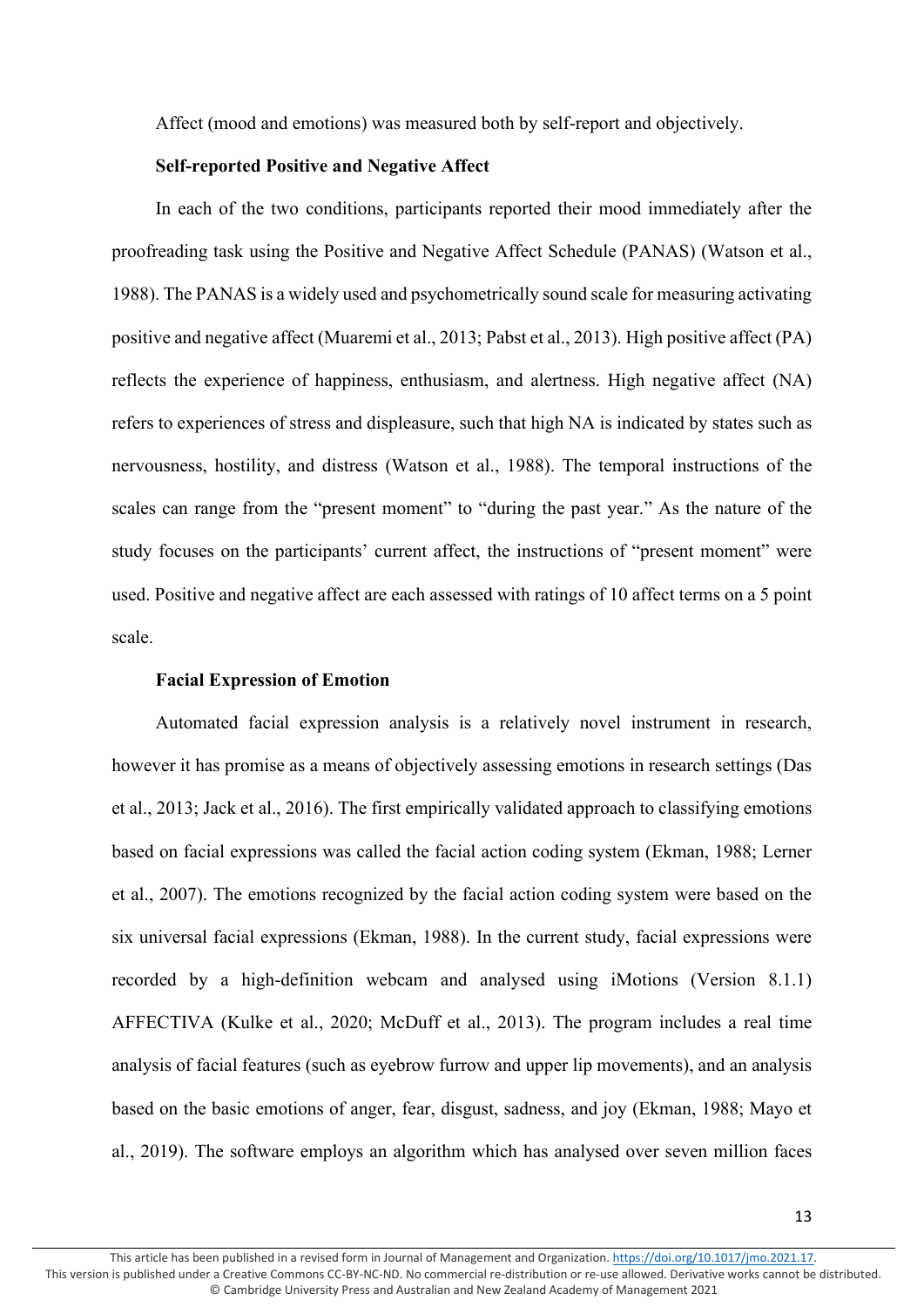(Farnsworth, 2019), and has been used in previous stress research (Harley, 2016; Mayo et al., 2019). The detection threshold for emotions used by AFFECTIVA was set to 25%, since previous studies have suggested optimal thresholds ranging from 20% to 50% for (Calvo et al., 2016; Goren & Wilson, 2006). To limit the number of multiple statistical comparisons, only anger and disgust were selected for analysis in the current study. Anger was chosen since prior literature has linked noise distractors with increased feelings of annoyance (Guski, Felscher-Suhr & Schuemer, 1999). Disgust was chosen, since norm-violating behaviour by others (in the current study the generation of unwanted noise) can elicit so-called *socio-moral disgust*, (Benoît Dubreuil, 2010) which shares facial characteristics with *core disgust* (which is elicited by gustatory distaste or the observation of contaminants (Vicario, 2017)). There was no reason to expect that noise would affect fear, joy, or the low-arousal negative emotion of sadness.

#### **Results**

Data were analysed by paired-sample t-tests on each dependent variable with a MANOVA for the potentially correlated physiological indicators. The current study has nine dependent measures in total: cognitive performance (errors detected on the proof-reading task), skin conductance response, skin conductance level, heart rate, heart rate variability (RMSSD), facial emotions (anger and disgust), self-reported affect (positive and negative mood).

# **Cognitive Performance**

We used a paired t-test to compare the two conditions (high noise vs low noise) for differences in cognitive performance levels as measured by the proofreading task. There was no statistically significant difference  $(t(39)=1.09, p=.283)$  in the average number of errors detected in the experimental condition (M=11.00, STD=4.99) compared to the control condition (M=10.33, STD=4.73).

#### **Objective Physiological Measures of Stress**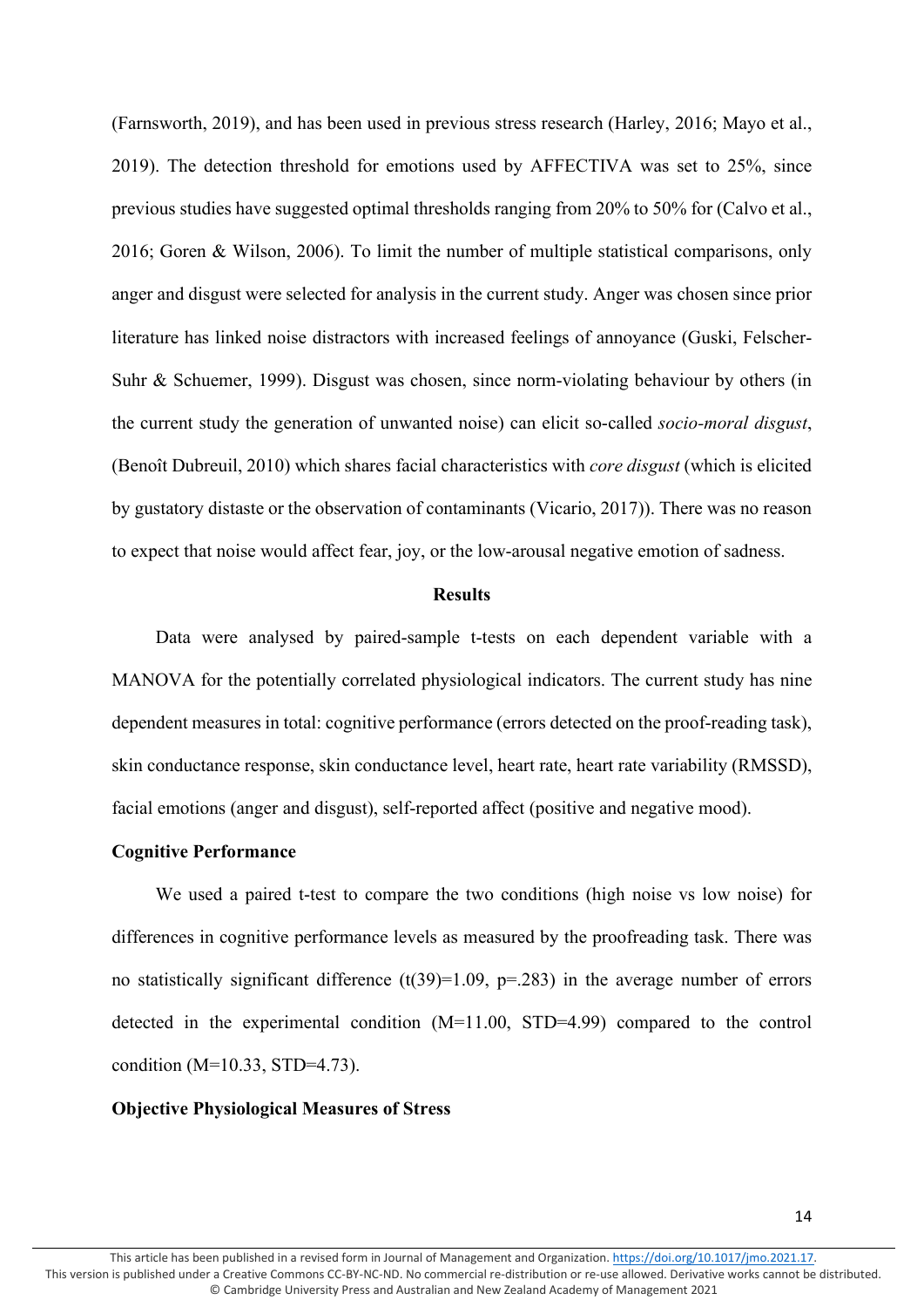To assess the overall impact of noise on electrophysiological indicators of stress, we conducted a MANOVA comparing the two conditions across all four dependent measures. The analysis was statistically significant  $(F(4,34)=4.660, p=.004)$ . However, subsequent univariate tests showed that only phasic skin conductance response and heart rate were significantly different. Below we individually review the outcomes of each of the four physiological measures.

# *Electrodermal activity*

We assessed the data for difference in tonic and phasic skin conductance across the two conditions. Phasic skin conductance response was significantly higher  $(t(39)=2.08, p=0.044)$  in the open plan office noise condition (M=3.06, STD=2.69) than in the low noise condition (M=2.47, STD=2.47). For tonic skin conductance level, there was no significance effect of the noise condition (t(30)=1.78, p=.083), though the mean trended higher in the high noise condition (M=11.91, STD=10.65) than the low noise condition (M=10.52, STD=10.54).

# *Heart rate measures*

Comparing the two conditions for differences in heart rate, we found that heart rate was higher in the high noise condition  $(t(37)=2.61, p=.013)$  (M=76.83, STD=13.46) than in the low noise condition (M=75.49, STD=12.69). For heart rate variability (RMSSD) we did not find a significant effect (t(37)=0.188, p=.852) (high noise M=50.36, STD=30.03; low noise M=51.00, STD=33.00.

#### **Measures of Affect**

# *Self-reported Positive and Negative Affect*

We used two paired t-tests to compare the noise conditions for differences in positive and negative affect. Positive affect was significantly lower in the high noise condition  $(t(39)=3.26$ ,  $p=0.002$ ) (M=17.3; STD=6.27) relative to the low noise condition (M=20.3, STD=6.82).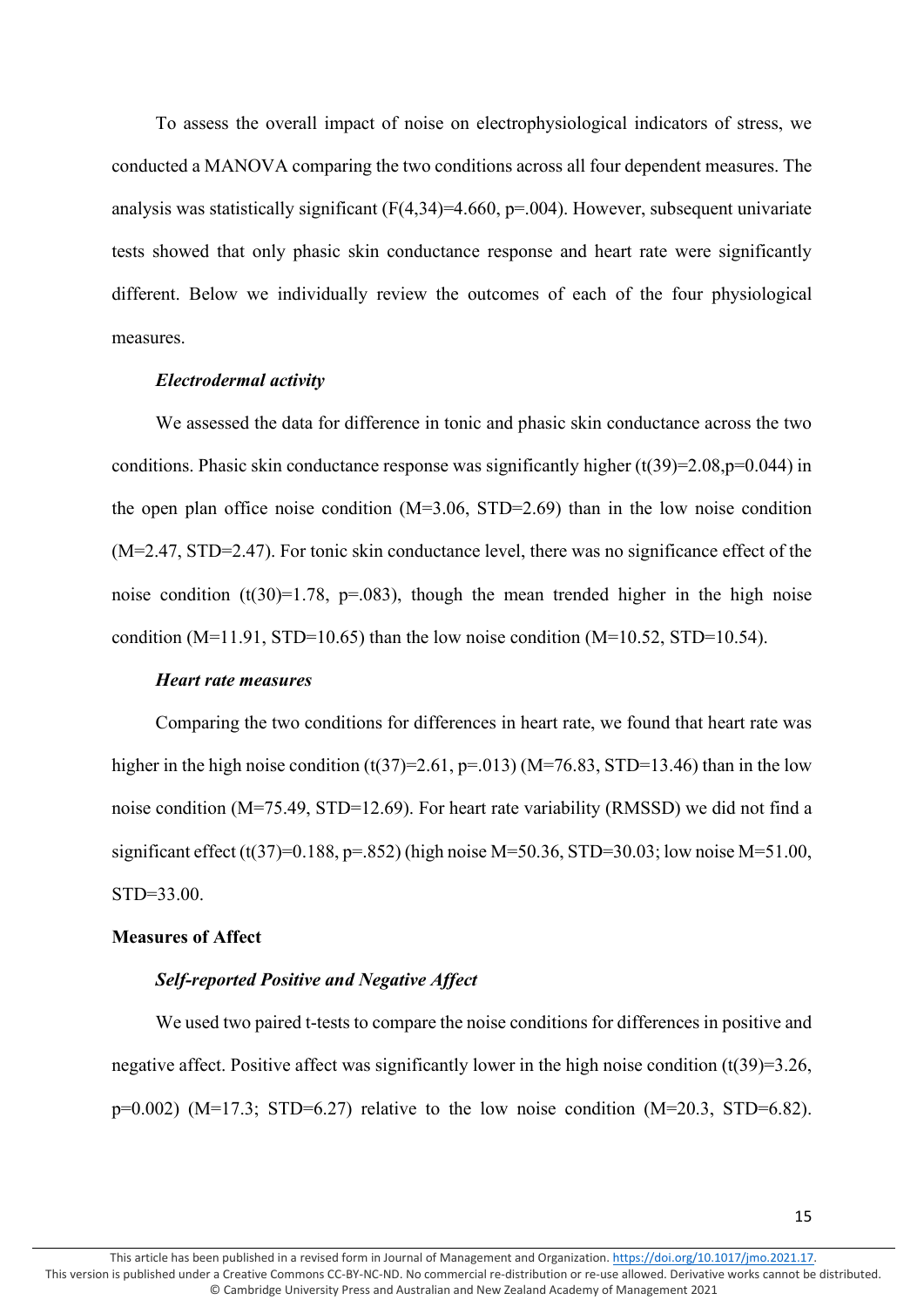Negative affect was significantly higher  $(t(39)=3.59, p=0.001)$  in the high noise condition  $(M=16.05; STD=4.87)$  relative to the low noise condition  $(M=12.85, STD=3.59)$ .

# *Facial Expression of Emotion*

We used two paired t-tests to compare the two conditions for differences in the percent of time in which the facial expression of anger and disgust were present. We detected significantly (t(39)=2.24, p=0.031) more disgust expressions in the high noise (M=0.17%,  $STD=0.27$ ) than in the low noise condition (M=0.08%, STD=0.16). It should be noted that, given the 8-minute duration of the proof-reading task, this translates to an average duration of disgust expression of  $\sim$ 1 second in the high noise condition, which is not present in the silent condition. So, despite the statistical significance the effect is very subtle. Conducting the same contrast for facial expression of anger, we detected no significant effect  $(t(39)=0.989)$ , p=0.329).

In summary, five out of nine dependent variables indicated greater stress/lower mood in the open plan office noise condition than in the private office noise condition, and another other measure trended in the expected direction. The strongest effects were for self-reported mood.

# **Discussion**

The coronavirus pandemic has brought the work environment into sharp focus, and it is critical that organizations are sensitive to the ways in which the physical work environment may impact employee well-being and performance. Although most unwelcome in itself, COVID has presented opportunities to rethink what may have been less than healthy workplaces. While noise is the most commonly cited complaint from employees working in open plan office environments, the review by Colenberg et al. (2020) highlighted a significant gap in previous research on noise in office environments. Only four studies included specific parameters of noise (Colenberg et al. (2020). In addition, most studies investigating the effects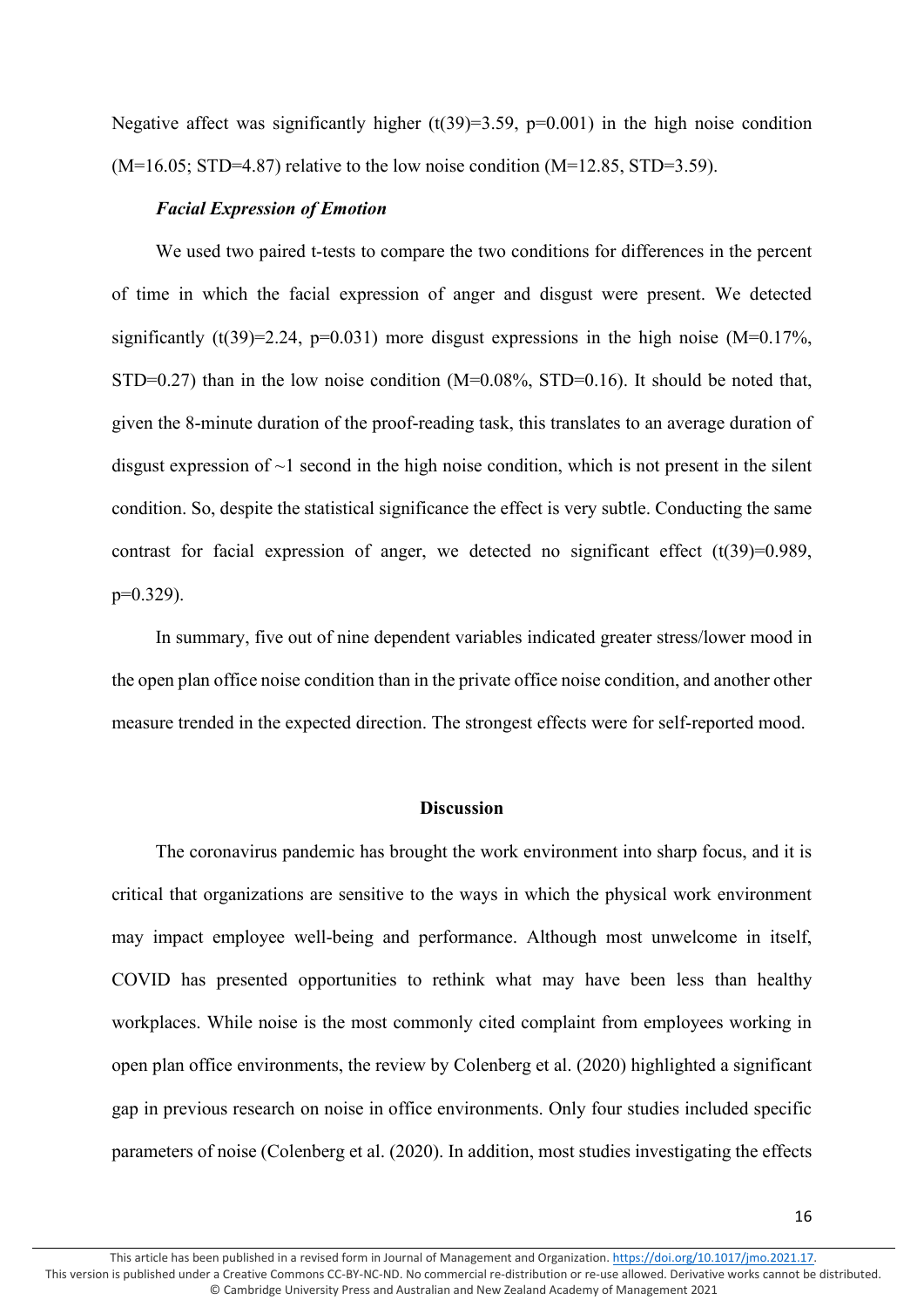of workplace of noise focus just on self-reports of noise annoyance and/or performance measures (e.g., Hodzic et al., 2020; Lee & Aletta, 2019; Haapakangas et al., 2014; Acun & Yilmazer, 2019). While there are prior studies that reported physiological impacts of noise (Wellens & Smith, 2006; Lee et al., 2020), they are still limited in the range of measures employed. By using simulated office environment with objectively manipulated noise levels and a wide range of objective and subjective dependent variables, our study addresses a gap in the literature. The comparison of multiple outputs measures provides not only a high level of internal validity, but it also provides important methodological insights into the relative efficiency of these measures to capture the impacts of noise.

Our results demonstrated that exposure to open plan office noise significantly affected a number of the physiological and psychological variables as expected. Hypothesis 1, that cognitive performance would be compromised by open plan office noise, was not supported. Hypothesis 2, that physiological measures would show that participants experienced greater stress under open plan office noise than quiet working conditions was supported by significant effects for two measures, and trends in the hypothesized direction on the other two. Hypothesis 3, that affect would be more negative under open plan office noise, was supported by both selfreport mood measures and one of the two facial recognition measures of emotion.

These results are fairly convincing given that the work period in the study was only 8 minutes in each condition. In actual work settings, workers in open plan offices are exposed to noise continuously during the day (Flamme et al., 2012) and we would expect that effects on stress and affect would be greater. The short duration may also explain the non-significant results for cognitive performance. Participants may have exerted compensatory effort to sustain their performance over the short term. Given the significant results on both self-reported mood and stress, it is likely that the increased cognitive load of maintaining focus under distraction would deplete resources and damage performance following longer exposure.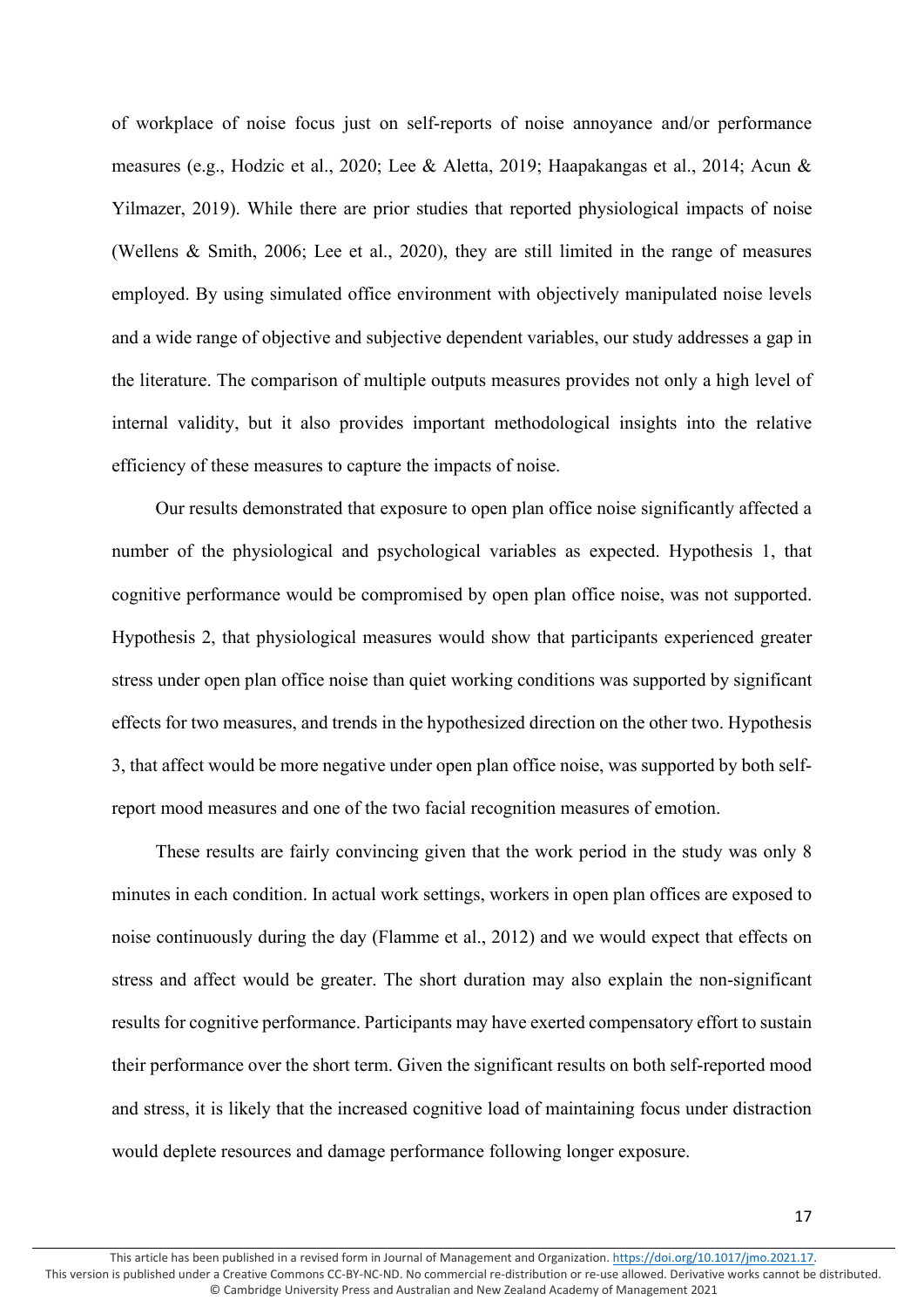# **Theoretical Contribution**

Our empirical work offers four main contributions to research on the physical work environment. Firstly, we demonstrate a significant causal relationship between exposure to noise typical in open plan offices vs private offices and physiological stress using objective measures in experimentally controlled conditions. Although open plan offices rarely present an immediate physical danger in terms of sound levels that could damage hearing, and the short-term physiological effects are subtle, these effects may intensify with unrelenting exposure to noise from the start to the end of the workday. Chronically elevated levels of physiological stress are known to be detrimental to mental and physical health (for an overview see Ganster & Rosen, 2013). Exposure to noise may also act additively or interactively with other environmental stressors common in the modern open plan office, such as visual distraction as other employees move about, and interruptions from nearby colleagues or technology (Brennan et al., 2002).

Secondly, we demonstrate that open plan office noise results in less positive mood and greater negative mood compared to a quiet environment. To our knowledge, prior research has not investigated the effects of open plan office noise on mood in an experimental setting (Colenberg et al., 2020). The self-report measure of mood was responsive to even a short exposure to noise while working.

Third, we explored the use of facial recognition measures of emotion, and captured modest noise effects on disgust, potentially caused by the office noise being perceived as normviolating behaviour by others (Benoît Dubreui, 2010; Vicario, 2017). It is possible that participants supressed facial displays in the brief experiment while concentrating on their task, but we might expect displays of negative emotions to emerge as self-control resources are depleted following longer exposure to noise and the increase in compensatory effort required. More extensive use of facial recognition of emotions will add to and/or support the credibility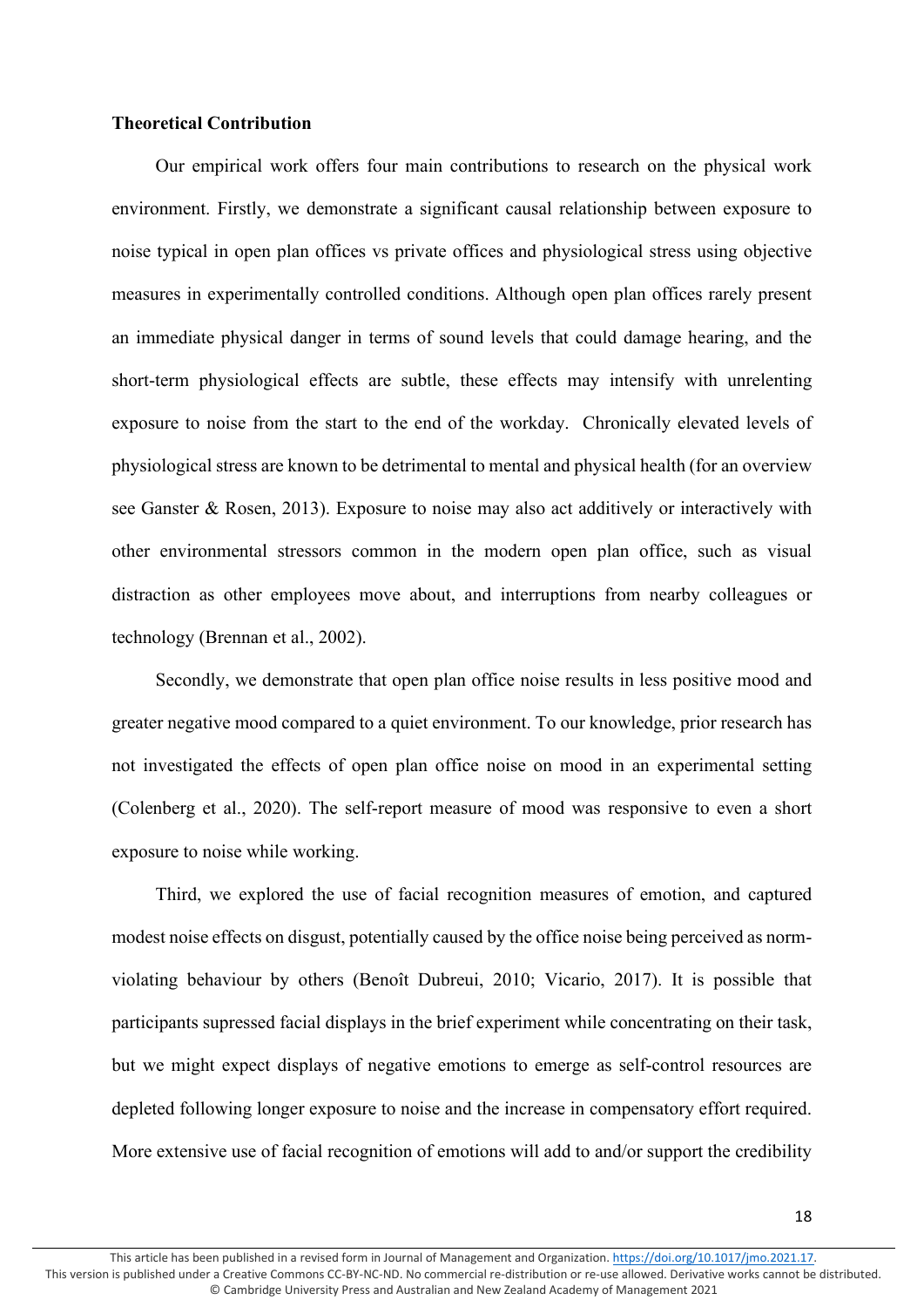of self-report measures as indicators of the well-being effects of physical work environment conditions. We recommend the use of a range of objective measures of performance and stress and well as emotion to supplement the self-report measures habitually used in management research.

Fourth, and most importantly, our study has highlighted the importance of using a multimodal approach in assessing the psychological impact of workplace stressors. The sole reliance on a task performance measure would have suggested that the office noise had no detrimental effect, whereas the affective self-report and physiological measures provided clear evidence for increased stress in the noise condition. Further, the objective physiological effects of noise complement the self-report mood effects and help to demonstrate that employees are not merely complaining but actually being affected by the auditory environment.

# **Effects of Noise on Workplace Performance and Mood**

Moving beyond our empirical findings, we suggest a potential mechanism by which noise affects employee behavior. While the effects of noise on physiological stress are fairly immediate and more clearly established (Ising & Kruppa, 2004), the relationship between workplace noise and affect has been largely ignored by scholars. Open plan office noise and other forms of workplace distractions or interruptions may constitute real-time affective events (Weiss & Cropanzano, 1996). Negative mood may lead to short-term "affect driven behaviors" such as counter-productive work behavior or incivility while the affect is being experienced, especially when self-control resources have been depleted by prolonged exposure to distraction (Baumeister, 2003; Herman et al., 2018). Cumulatively over time, the frequent experience of negative affect (and lowered positive affect) would be expected to influence attitudes such as job satisfaction and organizational commitment, and subsequently "judgement driven behaviors" such as employee turnover (Ekhsan, 2019). Further research will be needed to assess the effect of work environments over longer spans of time on more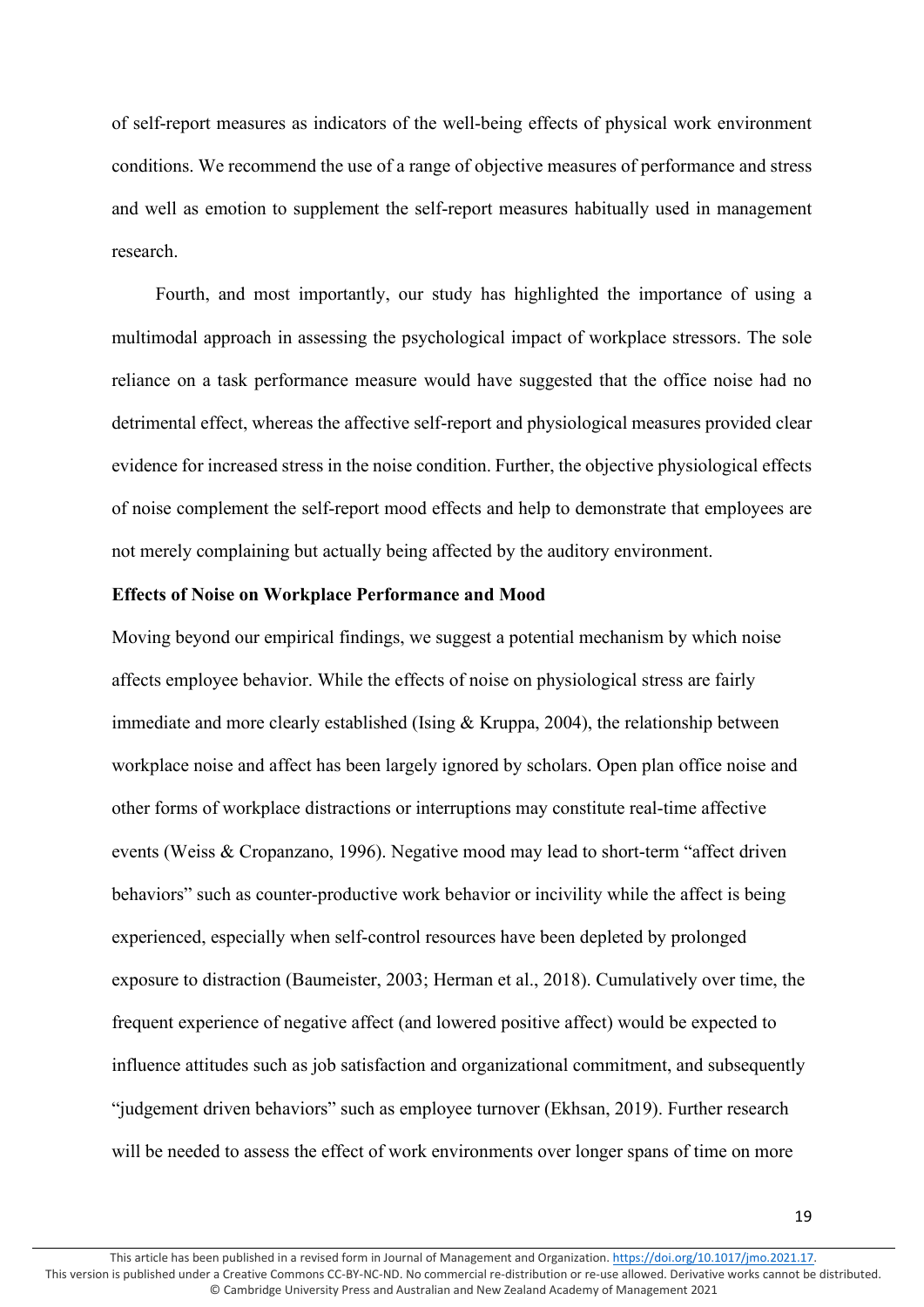distal measures such as these. Finally, it may be the case that noise predicts performance indirectly through mood, however we did not test that here as our rationale for performance effects was cognitive (limited attention, distraction), not affective.

# **Practical Implications**

As organizations scramble to adapt to the wide-ranging changes to the location of work as a result of COVID-19, they have the opportunity to reconsider the design of workspaces. The human resource function in organizations will play an important role in this new landscape to optimize outcomes for both employers and employees. It seems likely that greater work from home and less time in large, crowded offices will be features of the future for some time (Baumann & Sander, 2021). There is the opportunity to rethink the different functions of the office within this context to enhance the quality of the physical work environment to benefit human well-being and desired organizational outcomes.

The role of human resource practices in stimulating mutual gains in HRM has been the subject of increasing attention by scholars in recent years as the relationships between a healthy workplace, collective well-being, and organizational performance have become more clearly understood (see Ho & Kuvaas, 2020; Huettermann & Bruch, 2020 for examples). However, existing empirical studies in HRM and mutual gains provide ambiguous evidence and call for further research to investigate how (i.e., through what mechanisms) and when (i.e., depending on what contingencies) HR management may positively relate to employee well-being (van de Voorde et al., 2012) and favourable organizational outcomes. Our study adds to the understanding of the ways in which the physical work environment affects employee well-being and suggests that HR practices around the physical work environment may help produce mutual gains. While this paper focused on the effects of noise on individuals, more substantial interventions in the design of human-friendly physical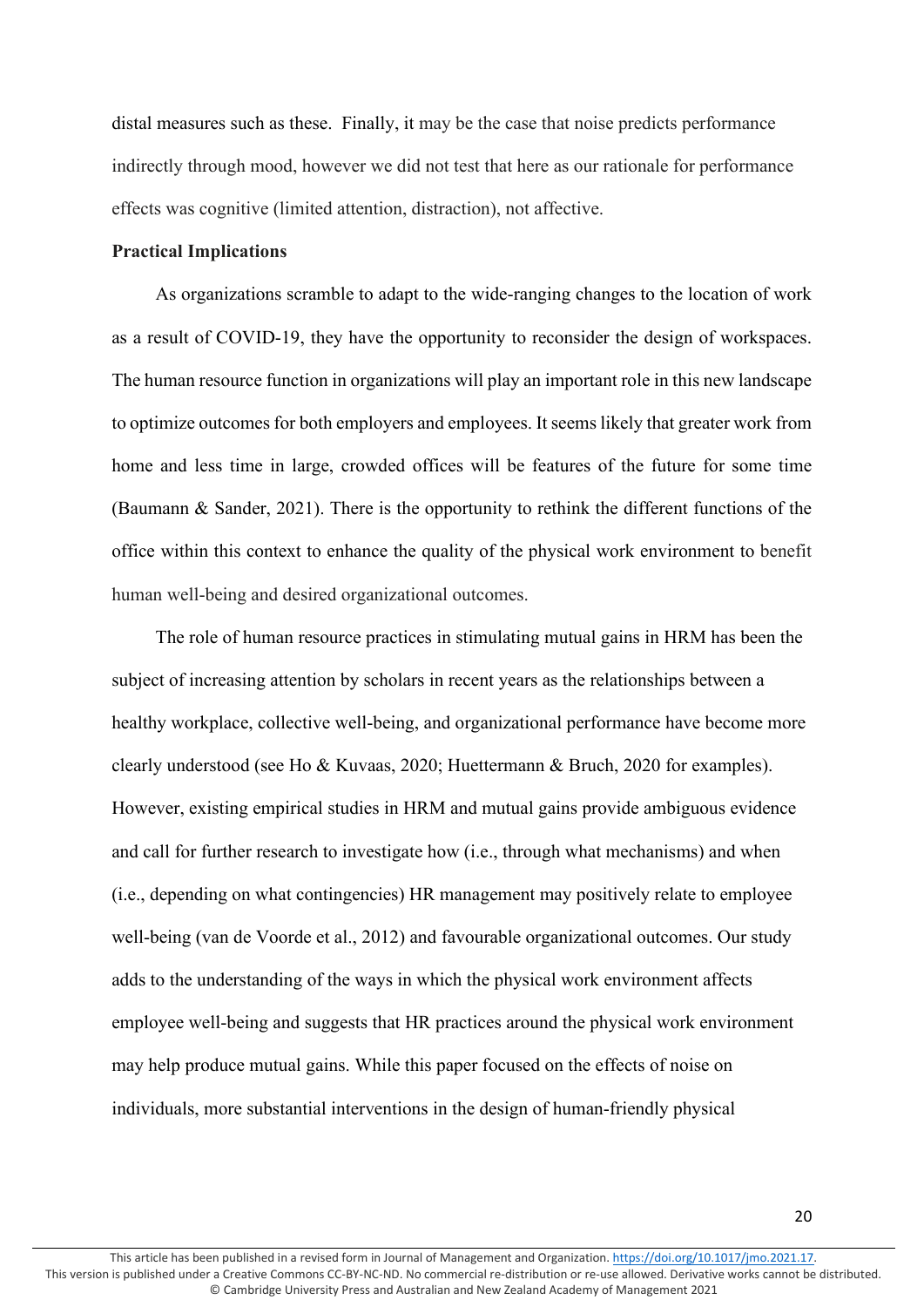workspaces would also require effective employee consultation, communication, and change management (Sander, Caza & Jordan, 2019).

Research investigating the effects of open plan office environments on employee physiological and affective reactions is essential to better understand the conditions under which negative outcomes arise. Although our research suggests that both physiological stress and affect are negatively affected by noise, it is neither practical nor realistic to imagine a scenario in which organizations abandon all open plan offices. However, this study highlights the importance of understanding employee needs and preferences as well as task requirements in designing such workspaces. Organizations may wish to reconsider the extent to which open plan settings are deployed, as well as the use of acoustic treatments, sound masking technologies, reduced density and increased use of walls or partitions (Lee et al., 2020). Social interventions to limit extraneous noise, interruptions, and technological distractions may also be helpful.

If some or many employees continue work from home some of the time, it may be possible to reduce density in existing OPOs, thus reducing both visual and auditory distraction. We are all now used to instructions to socially distance and seeing COVID barriers between service providers and clients. This suggests that reducing density and raising the height of walls between co-worker cubicles might be wise to reduce transmission of airborne illnesses, with the additional benefit of providing more employee privacy and less visual distraction. If supported by sufficient research, the joint effects of risk of infection in dense OPOs together with increasing understanding of the psychological effects of noise and other distractions may tip the balance back toward private or semi-private offices for more employees.

The HRM mutual gains perspective can assist organisations to optimise their work environments by better understanding the requirements and challenges of the physical work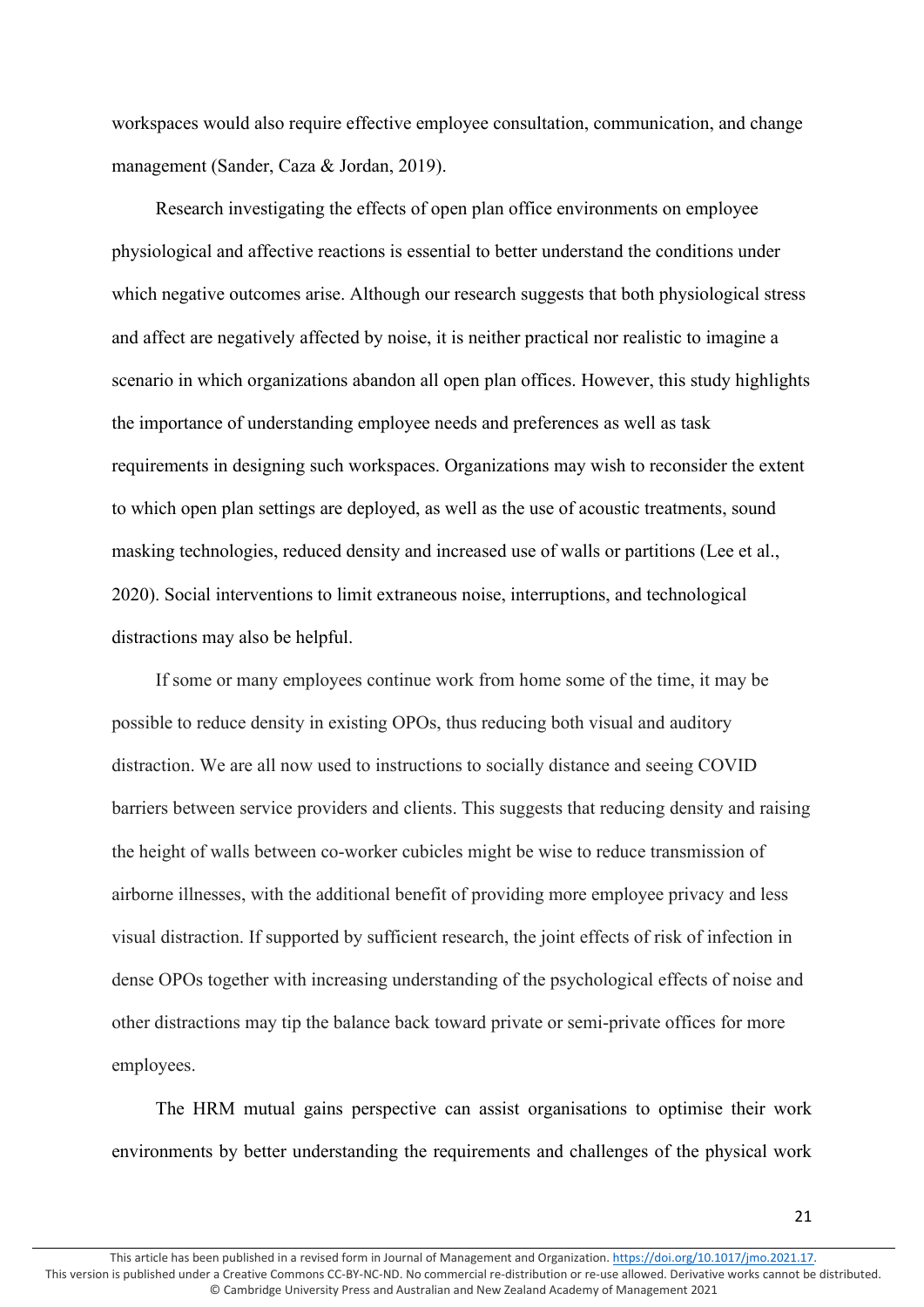environment for employees. While alterations to address noise in OPOs such as the installation of acoustic treatments such as wall and ceiling panels, increased partitions and sound masking, can be costly, the imperative for doing so is significant. Improvements to IEQ have been estimated to increase productivity by 5% (Fisk & Rosenfeld, 1997), and the direct cost of poor IEQ to productivity, exclusive of illness, has been estimated at between \$20 and \$160 billion dollars annually in the US alone (Fisk, 2000). As part of a larger concern with occupational health, HR specialists should monitor physical and psychological stressors linked to the physical work environment. HR practitioners can contribute to mutual gains for employees and employers in several ways. Firstly, they can catalyse modifications to the physical work environment through such measures as acoustic treatment, work area redesign, or social interventions to better suit individual and team needs and task requirements. As our study has highlighted a causal effect of noise on physiological stress and affect, objective assessment of post-occupancy noise levels is an important step in identifying levels of risk of noise annoyance to employees. Installation of additional partitions, as well as acoustic wall and ceiling treatments may be necessary to reduce the effects of noise in OPOs for employees. Secondly, as both employees and the work they undertake change continuously, awareness of the effects of the physical work environment on employee well-being and performance allows HRM to manage the implementation and utilization of flexible work arrangements in a more responsive manner. For example, if employees have the choice to work in different locations such as their home, the effects of noise may be reduced as a result of reduced exposure during the working week. By understanding the impact that background noise in offices has on stress and mood, HR practitioners are better placed to design and modify workplaces to minimise these effects and support both employee well-being and organizational performance.

#### **Limitations and Future Direction**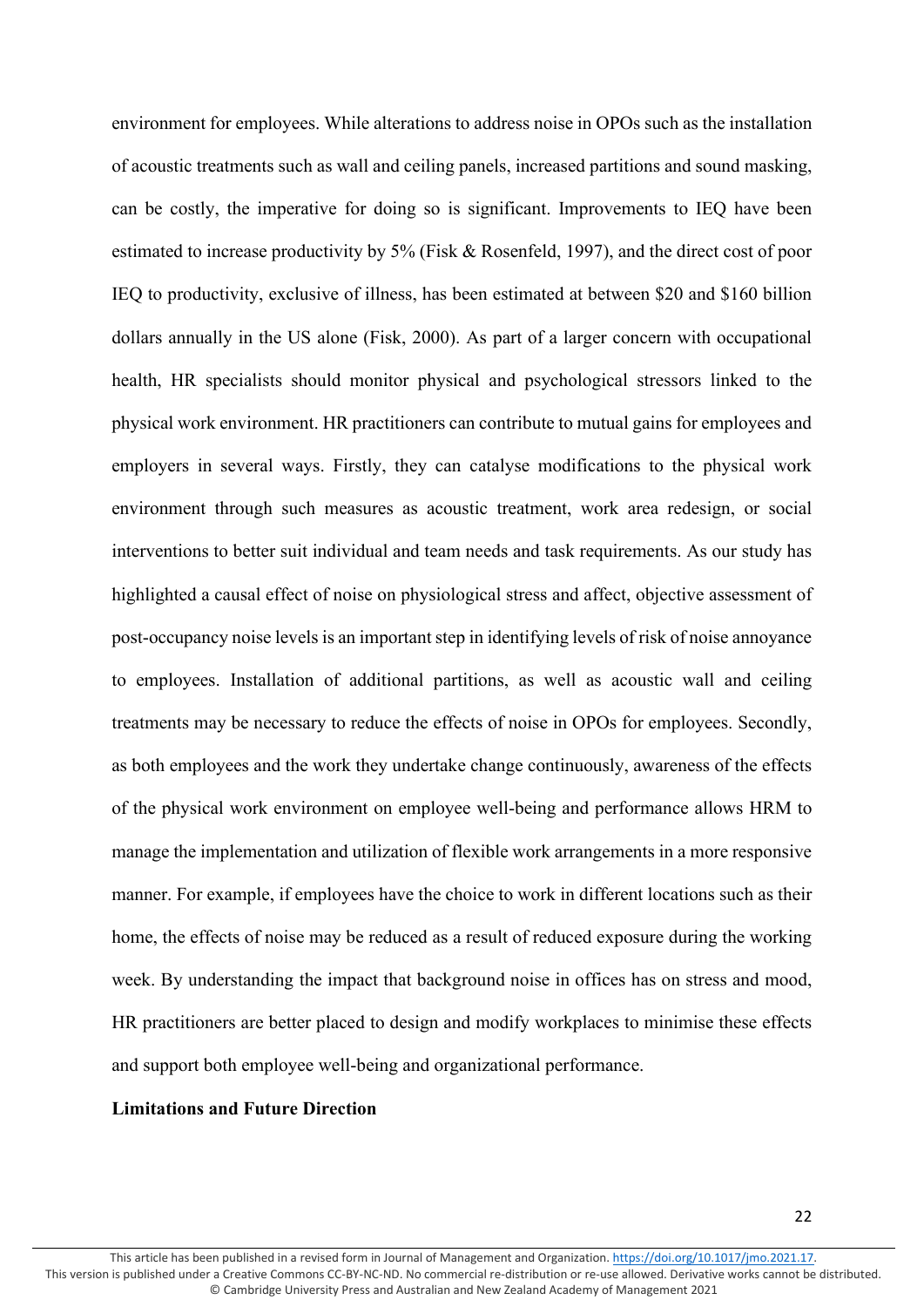Open plan office environments are a complex stimulus. In addition to noise levels, they vary in features such as density, temperature and air flow, presence or absence of partitions between workstations, greenery, soft furnishings, natural light, and extent of movement by other occupants (Davis, Leach & Clegg, 2011; Elsbach & Pratt, 2007; Kim & de Dear, 2013). Some features provide additional layers of distractions or stressors for occupants while others help to remediate distractions. However, exploring a large number of features and their interactions in a single study with experimental methods and objective measures is near impossible. Instead, we focused on the lack of thorough understanding of the effects of noise alone, after which further research can explore the layering of other harmful or supportive features in open plan offices. In terms of interventions, it is likely that some efforts to reduce noise (e.g. by reducing density and adding partitions) would also reduce other common problems such as visual and social distractions.

Although our study found significant negative effects of noise on both mood and stress, there are limitations that could be addressed in future research. Firstly, the most significant limitation is the short period of noise exposure. This may account for the non-significant results on the cognitive performance task. It seems likely that performance would be more likely to decline under prolonged noise exposure. Continuing to focus on a task under distraction requires compensatory effort, indicated here by physiological changes, and eventually may deplete self-control resources (Baumeister, Vohs, & Tice, 2007). The modest results for facial emotion recognition probably also suffered from the short duration of the work periods. Perhaps when used over a longer period of time, clearer and more sensitive aggregates of emotional expressions can be developed. A second limitation is the use of a single task and cognitive performance measure, while distraction effects may differ depending on the demands of the task, e.g. extent to which working memory is required or familiarity with the task (new versus well-learned activity). Our study could be replicated in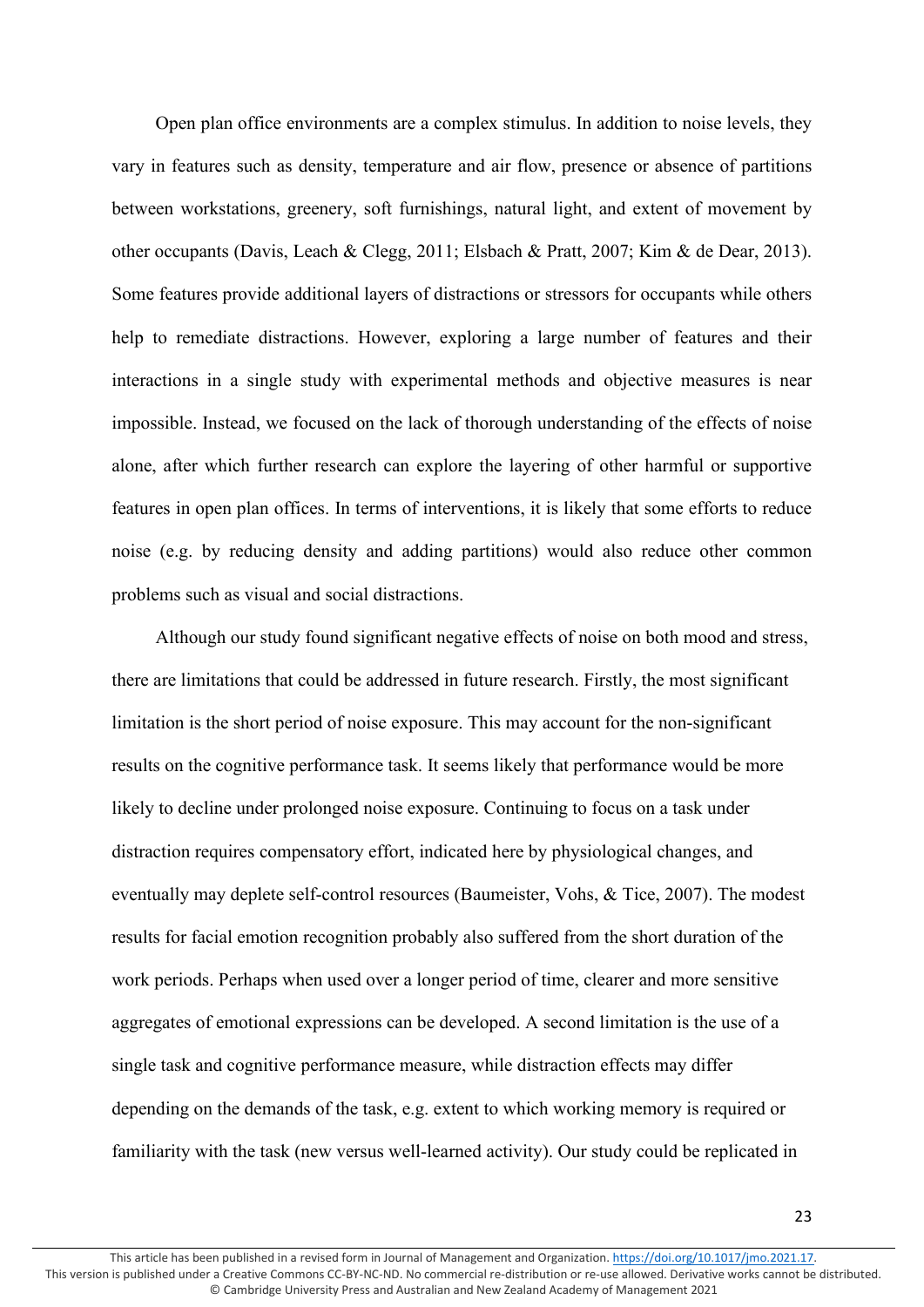different age groups as working memory performance and capability for switching attentional focus reduces as age increases (Verhaeghen & Basak, 2005).

Additional research is needed on the effects of the physical work environment on different types of work tasks. For example, very simple jobs may benefit from some environmental stimulation to counter boredom and mind-wandering (Fisher, 1993), whereas those requiring concentration may be increasingly compromised as environmental distractions increase. The effects of interruptions can be neutral or even positive dependent on a number of factors including whether the interruption was welcome, timely, or relevant to an existing task (Feldman & Greenway, 2020). Our findings could be extended by undertaking longer laboratory studies using tasks with differing levels and types of cognitive demands. We used a cognitive performance task requiring careful attention to detail, but it would be interesting to see how noise and other office distractions influence different tasks such as those requiring creativity. One study found that a moderate level of ambient noise enhanced performance on creative tasks compared to a low level ambient noise (Mehta, Zhu & Cheema, 2012). Future research could also investigate whether the effects of noise on some dependent variables is mediated by other factors treated as dependent variables in our study, for instance, whether mood is a by-product or a cause of physiological changes.

Individual differences may also condition the extent to which environmental distractors are harmful to well-being and performance. For example, research has shown that individuals vary in their sensitivity to noise (Lee & Griffin, 2013) and reactionsto open plan offices(Maher & Von Hippel, 2005; Sander, Caza & Jordan, 2019). In addition, personality has been demonstrated to have differential impact on self-rated distraction, job satisfaction and job performance in different office types (Seddigh, Bernstrom, Platts & Westerlund, 2016).

We simulated the acoustical environment of an open plan office in the lab. Further laboratory investigations of simulated office environments could be useful in a number of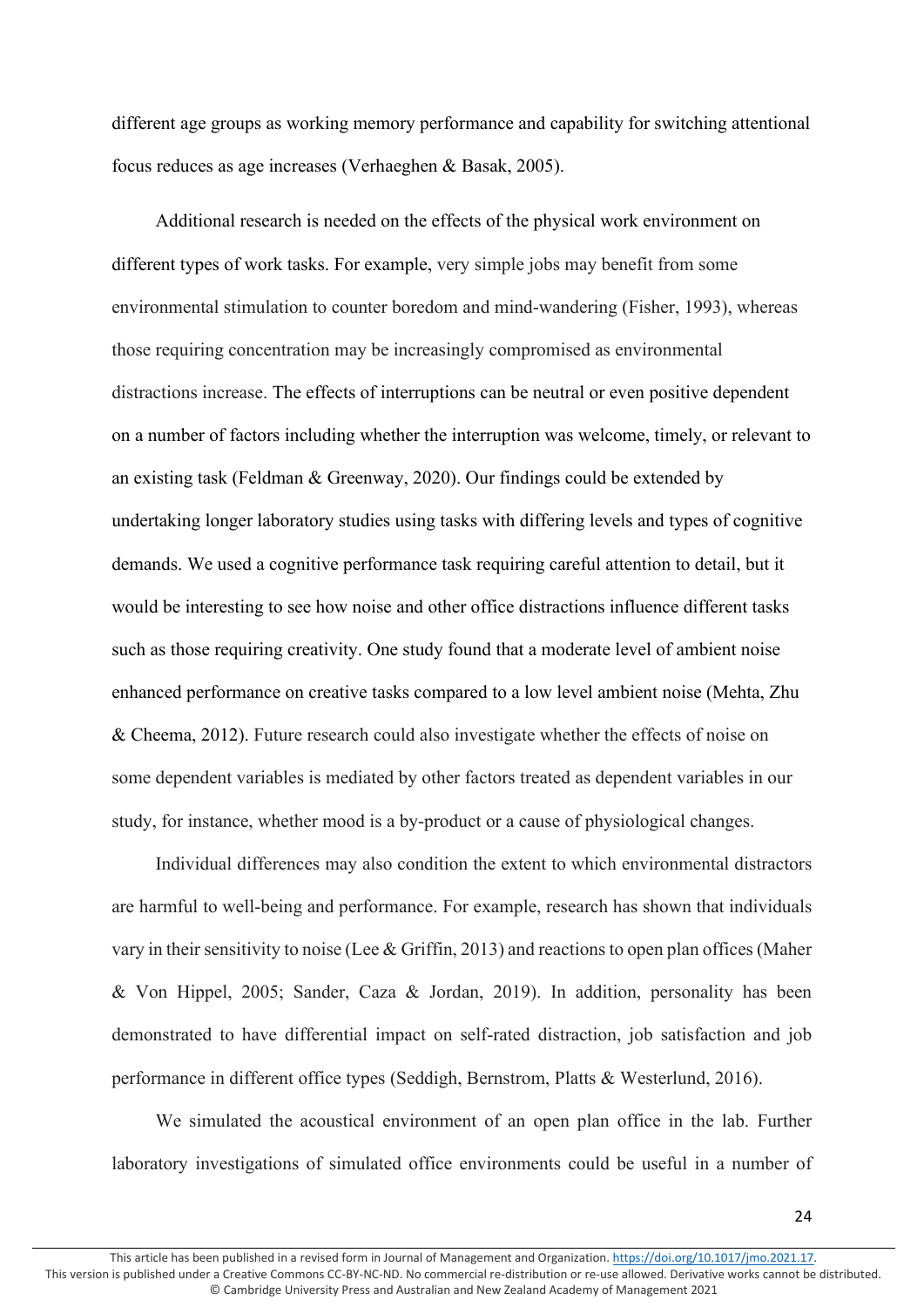ways. First, as demonstrated here, standard measures of performance, sophisticated physiological measures of stress, and objective measures of emotional experience are possible in the lab but probably not in real offices. The laboratory also offers the opportunity to isolate and explore specific aspects of physical work environment distractions. In the case of noise, further research might manipulate noise volume, variability, speech intelligibility, and number of speakers as well as simulate the application of alternative acoustical treatments. This would be a low-cost way to gather information which can be used in designing workplace environments to support both performance and employee well-being.

Further, laboratory research can be used to investigate the additive and interactive effects of different kinds of workplace demands in the form of auditory distraction in combination with types and frequency of visual distraction (e.g., people moving about), and interruptions by humans and/or technology. Different forms of distraction may all deplete the same limited store of resources and collectively account for the negative effects seen in many open plan offices. Mitigation strategies can also be tested in the lab prior to installation in actual offices. For instance, low or no walls between workstations are a feature of many open plan offices. Higher partitions should reduce visual distractions and may also reduce acoustical distraction. The effects of social interventions such as e-mail free hours and quiet times could also be explored.

Outside of laboratory settings, HR managers may wish to engage in field experiments with density and/or partition height as employees return to work following COVID restrictions. Dependent variables would likely be limited to self-report mood/fatigue/satisfaction measures, though it may be possible to capture some performance measures as well depending on the workplace (e.g. claims processed per day captured electronically). This field work would allow for longer exposure periods to be tested and be a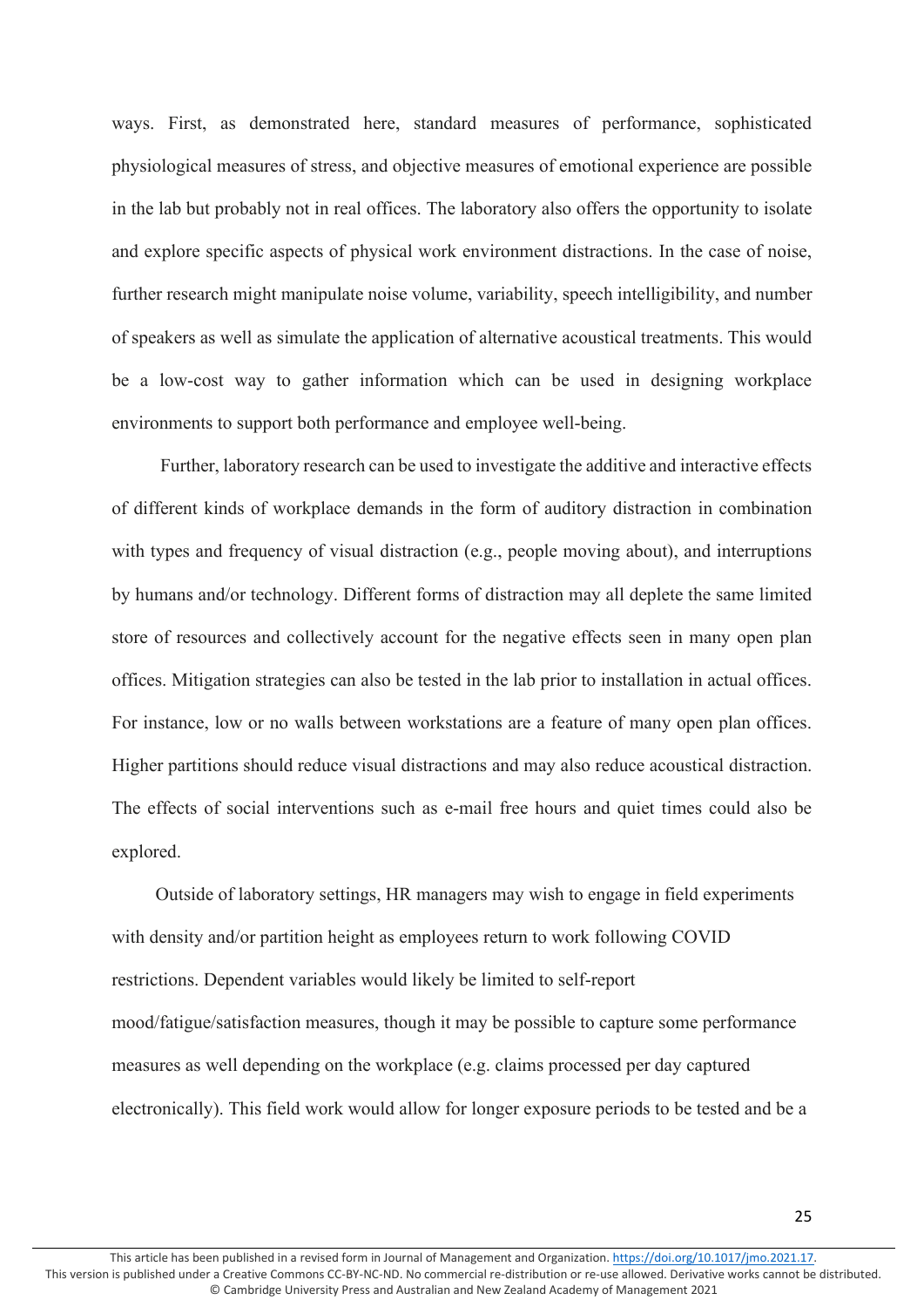good complement to laboratory research with physiological measures and in which more levels/intensities of various physical environment attributes are independently manipulated.

# **Acknowledgements: The authors wish to thank Cynthia D. Fisher for her contribution**

# **in the development of this manuscript.**

This article has been published in a revised form in Journal of Management and Organization[. https://doi.org/10.1017/jmo.2021.17.](https://doi.org/10.1017/jmo.2021.17) This version is published under a Creative Commons CC-BY-NC-ND. No commercial re-distribution or re-use allowed. Derivative works cannot be distributed. © Cambridge University Press and Australian and New Zealand Academy of Management 2021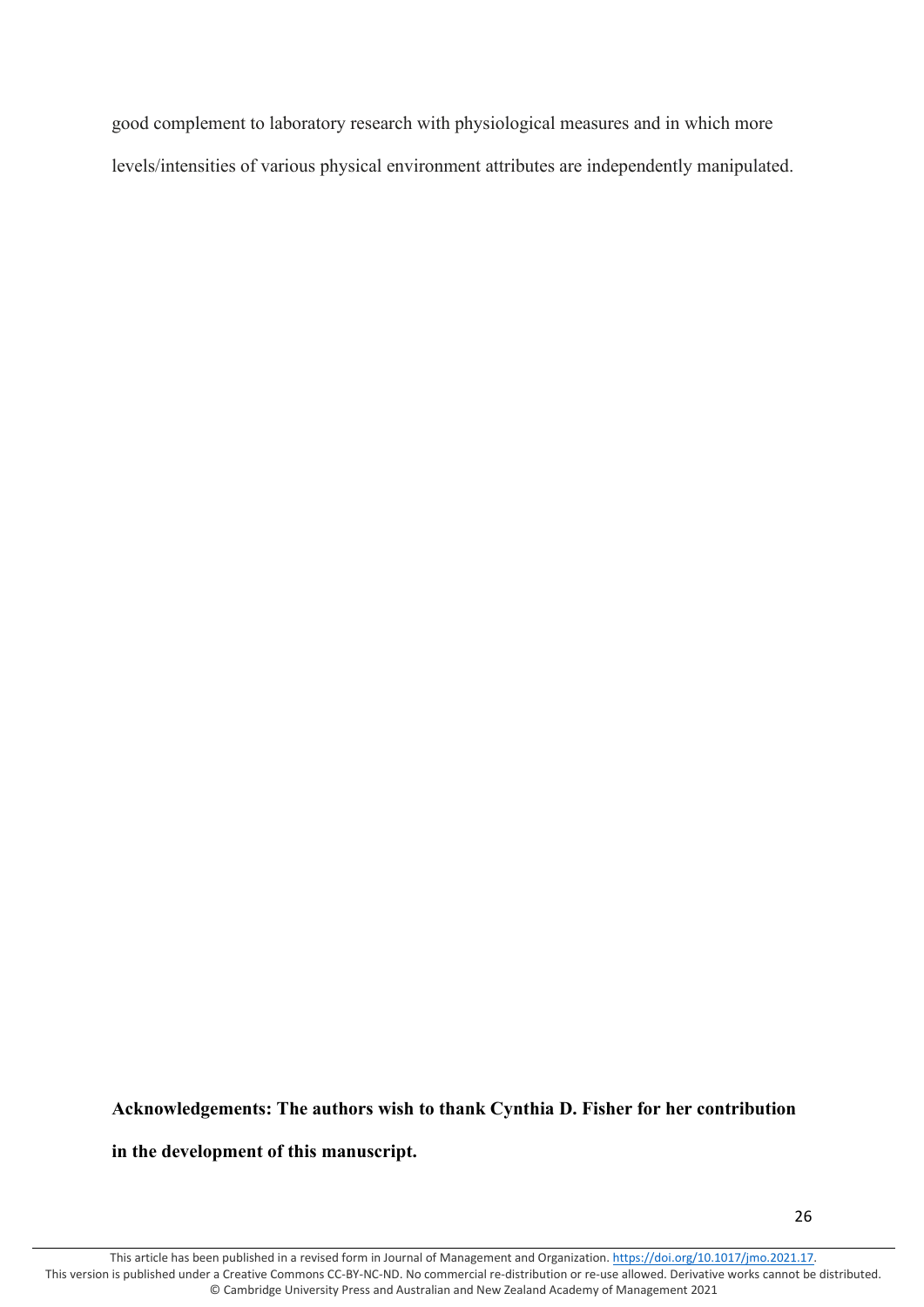# **References**

- Acun, V., & Yilmazer, S. (2018). A grounded theory approach to investigate the perceived soundscape of open-plan offices. *Applied Acoustics, 131,* 28-37.
- Ayoko, O. B., & Ashkanasy, N. M. (2020). The physical environment of office work: Future open plan offices. *Australian Journal of Management*, 45(3), 488-506.
- Baddeley, A. D., & Hitch, G. (1974). Working memory. *Psychology of Learning and Motivation*, *8*, 47-89.
- Banbury, Simon P., and Dianne C. Berry. "Office noise and employee concentration: Identifying causes of disruption and potential improvements." *Ergonomics* 48, no. 1 (2005): 25-37.
- Baumann, O. & Sander, E. (2021). Psychological Impacts of Remote Working under Social Distancing Restrictions. In: Handbook of research on remote work and worker wellbeing in the post-COVID-19 era. Daniel Wheatley, Irene Hardill & Sarah Buglass. IGI Global. https://doi.org/10.4018/978-1-7998-6754-8.ch001
- Baumeister R. F. (2003). Ego depletion and self-regulation failure: a resource model of selfcontrol. *Alcoholism, clinical and experimental research*, *27*(2), 281–284. <https://doi.org/10.1097/01.ALC.0000060879.61384.A4>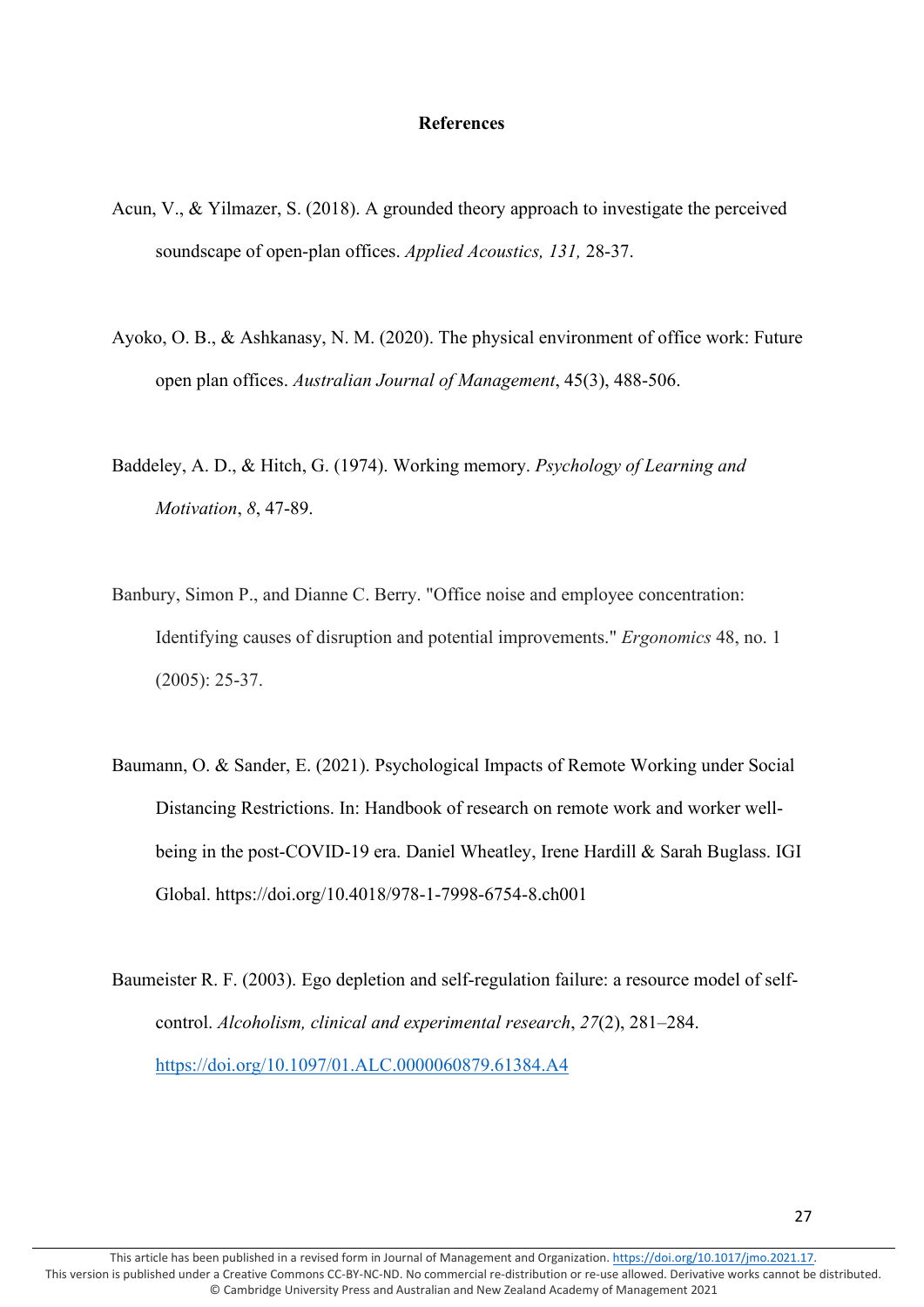- Baumeister, R. F., Muraven, M., & Tice, D. M. (2000). Ego depletion: A resource model of volition, self-regulation, and controlled processing. *Social cognition*, *18*(2), 130-150.
- Baumeister, R. F., Vohs, K. D., & Tice, D. M. (2007). The strength model of selfcontrol. *Current directions in psychological science*, *16*(6), 351-355.

Beaman, C. P. (2005). Auditory distraction from low-intensity noise: a review of the consequences for learning and workplace environments. *Applied Cognitive Psychology*, *19*(8), 1041-1064.

- Birenboim, A., Dijst, M., Scheepers, F., Poelman, M., & Helbich, M. (2019). Wearables and location tracking technologies for mental-state sensing in outdoor environments. *The Professional Geographer, 71*(3), 1–13.
- Brennan, A., Jasdeep, S. C, & Kline, T. (2002). Traditional versus open office design: A longitudinal field study. Environment and Behavior, 34, 279-299.
- Calvo, M. G., Avero, P., Fernández-Martín, A., & Recio, G. (2016). Recognition thresholds for static and dynamic emotional faces. *Emotion*, *16*(8), 1186-1200.
- Chang, T. Y., Jain, R. M., Wang, C. S., & Chan, C. C. (2003). Effects of occupational noise exposure on blood pressure. *Journal of Occupational and Environmental Medicine, 45(12),* 1289–1296.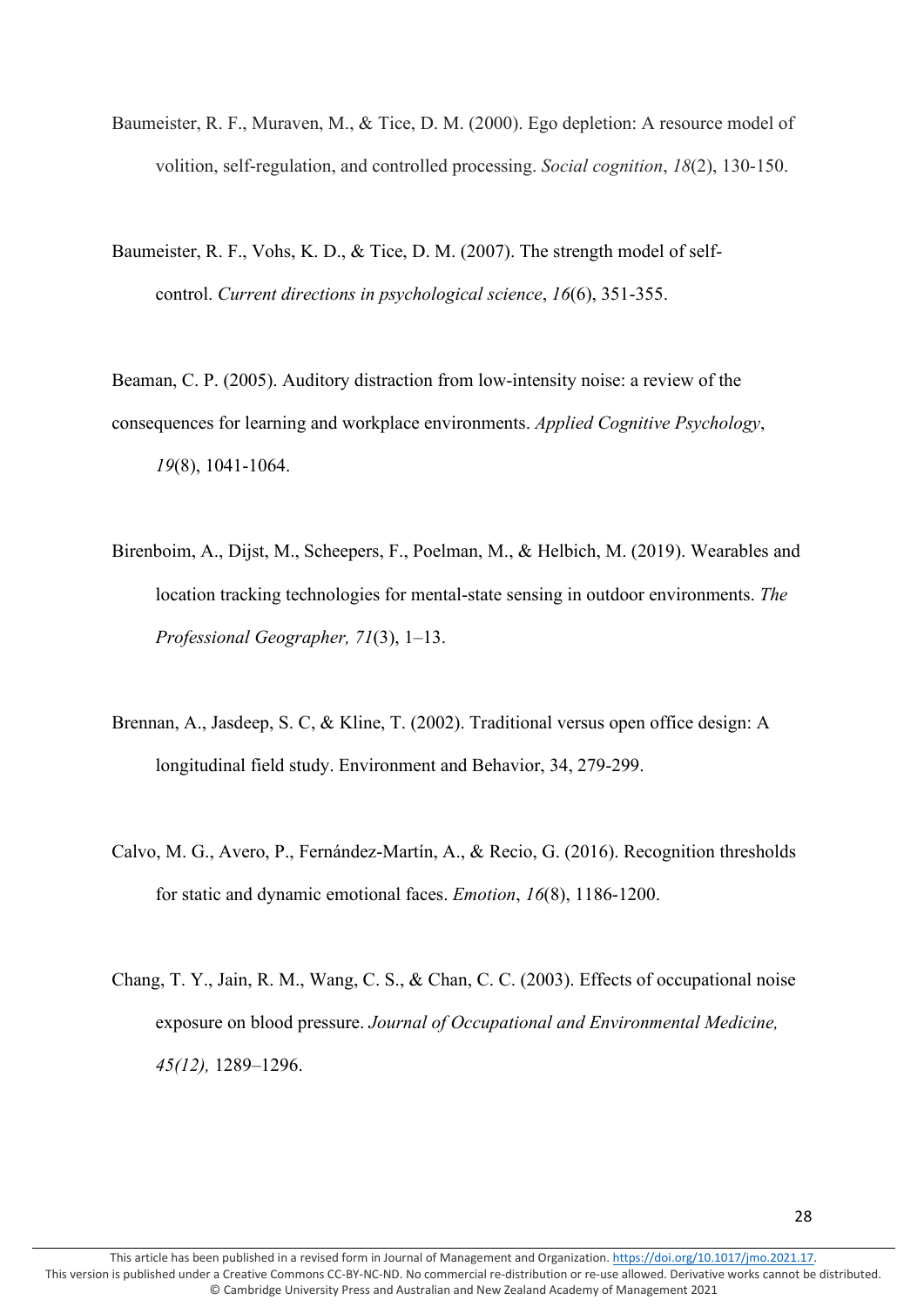- Chou, C., Lu, C., & Huang, R. (2016). Effects of different ambient environments on human responses and work performance. *Journal of Ambient Intelligence and Humanized Computing*, *7*(6), 865–874.
- Christensen, L. B., Johnson, R. B., Turner, L. A., & Pearson. (2014). *Research methods, design, and analysis* (14th ed.). Pearson.
- Clausen, T., Kristiansen, J., Hansen, J. V., Pejtersen, J. H., & Burr, H. (2013). Exposure to disturbing noise and risk of long-term sickness absence among office workers: A prospective analysis of register-based outcomes. *International Archives of Occupational and Environmental Health, 86*(7), 729–734.
- Cohen, S. (1980). Aftereffects of stress on human performance and social behavior: a review of research and theory. *Psychological bulletin*, *88*(1), 82-108.
- Colenberg, S., Jylhä, T., & Arkesteijn, M. (2020) The relationship between interior office space and employee health and well-being – a literature review. *Building Research & Information*, (ahead of print) 1-15.
- Colle H. A., Welsh A. (1976). Acoustic masking in primary memory. *J. Verbal Learn. Verbal Behav.* 15 17–31.
- Danielsson, C. B., & Bodin, L. (2008). Office type in relation to health, well-being, and job satisfaction among employees. *Environment and behavior*, *40*(5), 636-668.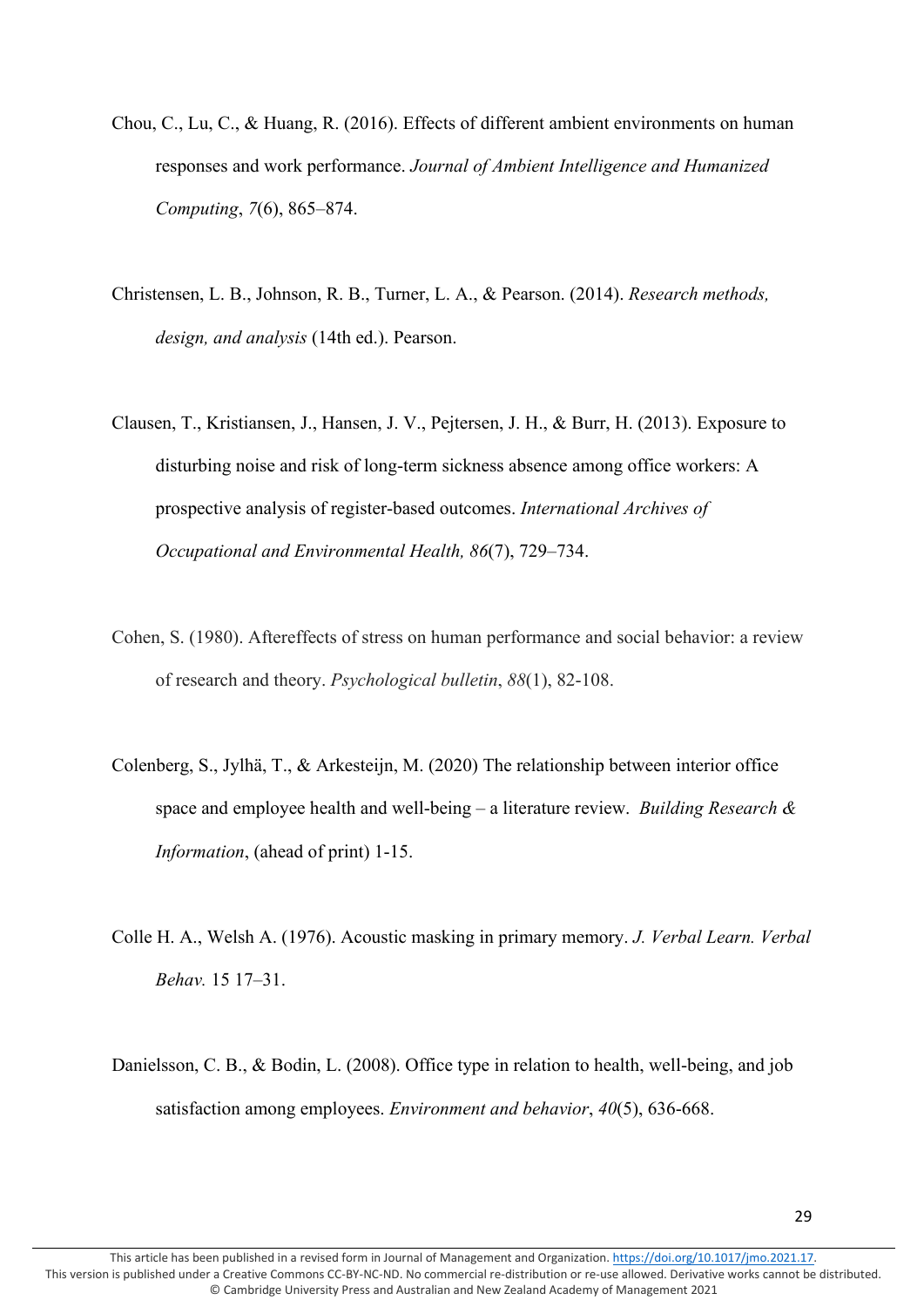- Darwin, C. (1859). *On the Origin of Species by Means of Natural Selection, Or, The Preservation of Favoured Races in the Struggle for Life*. John Murray, Albemarle Street; 1859.
- Das, S., & Yamada, K. (2013). Evaluating Instantaneous Psychological Stress from Emotional Composition of a Facial Expression. *Journal of Advanced Computational Intelligence and Intelligent Informatics*, *17*(4), 480-492.
- Davis, M. C., Leach, D. J., & Clegg, C. W. (2011). *The physical environment of the office: Contemporary and emerging issues.* In G. P. Hodgkinson & J. K. Ford (Eds.), *International review of industrial and organizational psychology: Vol. 26. International review of industrial and organizational psychology 2011* (p. 193–237). Wiley Blackwell.
- Delle Macchie, S., Secchi, S., & Cellai, G. (2018). Acoustic issues in open plan offices: A typological analysis. *Buildings*, *8*(11), 161.
- Di Blasio, S., Shtrepi, L., Puglisi, G. E., & Astolfi, A. (2019) A Cross-Sectional Survey on the Impact of Irrelevant Speech Noise on Annoyance, Mental Health and Well-being, Performance and Occupants' Behavior in Shared and Open-Plan Offices. *International Journal of Environmental Research and Public Health. 16,* 280.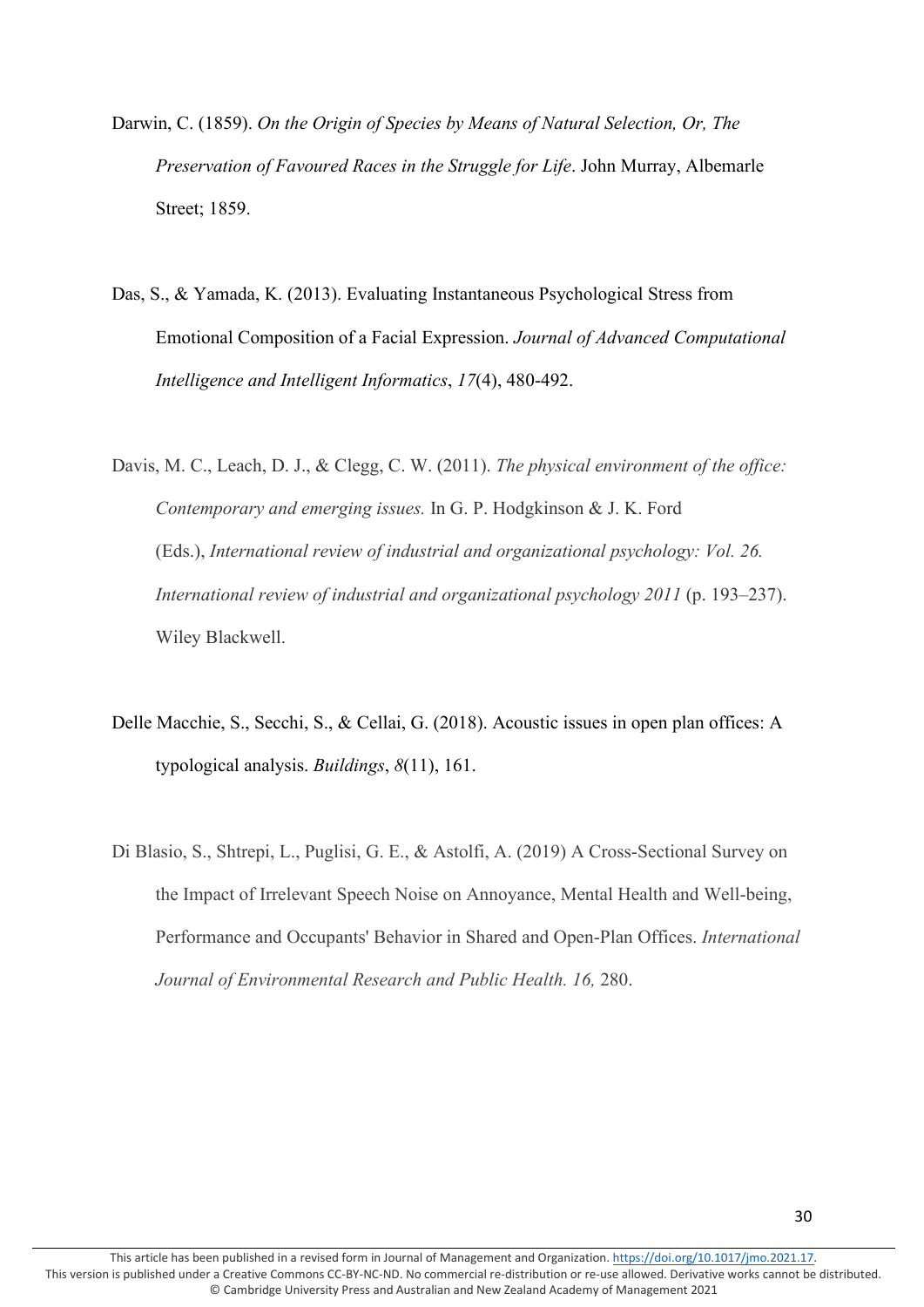- Doggett, R., Sander, E., Birt, J., Ottley, M., Baumann, O. (2021) Using virtual reality to evaluate the impact of room acoustics on cognitive performance and well-being. Frontiers in virtual reality. doi: 10.3389/frvir.2021.620503
- Dubreuil, B. (2010). Punitive emotions and norm violations. *Philosophical Explorations. 13(1),* 35–50
- Ekhsan, M. (2019). The influence job satisfaction and organizational commitment on employee turnover intention. Journal of Business, Management, and Accounting. 1, 48- 55.
- Ekman, P., Friesen, W. V., & O'Sullivan, M. (1988). Smiles when lying. *Journal of Personality and Social Psychology, 54*(3), 414–420.
- Elsbach, K. D., & Pratt, M. G. (2007). 4 the physical environment in organizations. *Academy of Management Annals*, *1*(1), 181-224.
- Everly, G.S., & Lating, J.M. (2013). *A Clinical Guide to the Treatment of the Human Stress Response*. 3rd ed. New York, NY: Springer (2013). 485 p. doi: 10.1007/978-1-4614- 5538-7
- Farnsworth, B. (2019, August 18). *Facial Action Coding System (FACS) - A Visual Guidebook*. imotions. https://imotions.com/blog/facial-action-coding-system/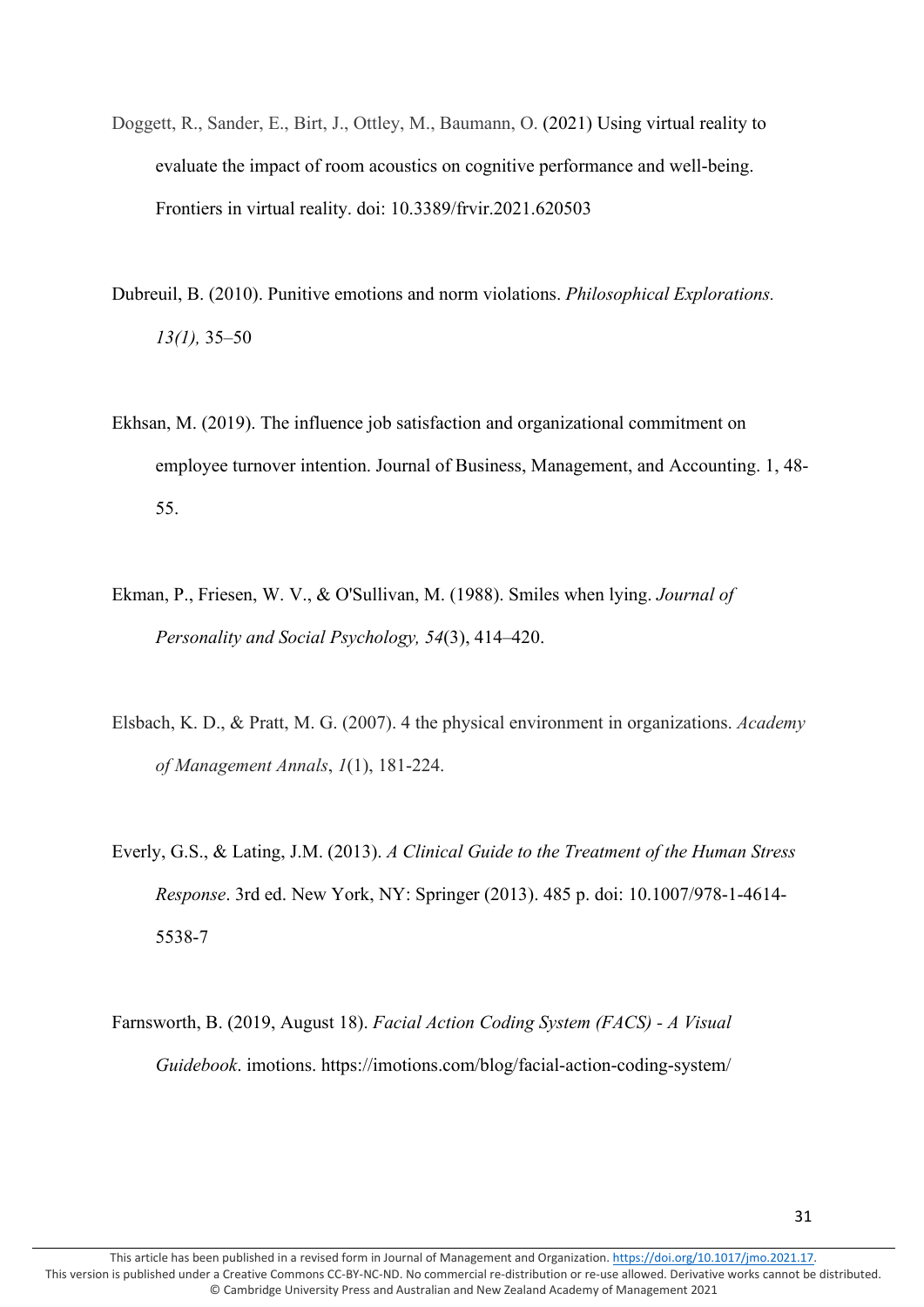- Feldman, E., & Greenway, D. (2020). It's a matter of time: The role of temporal perceptions in emotional experiences of work interruptions. *Group & Organization Management, 46(1),* 70-104.
- Fisher, C.D. (1993). Boredom at work: A neglected concept. *Human Relations*, *43,* 395-417.
- Fisk, W. J. (2000). Health and productivity gains from better indoor environments and their relationship with building energy efficiency. *Annual review of energy and the environment*, *25*(1), 537-566.
- Fisk, W. J., & Rosenfeld, A. H. (1997). Estimates of improved productivity and health from better indoor environments. *Indoor air*, *7*(3), 158-172.
- Flamme, G. A., Stephenson, M. R., Deiters, K., Tatro, A., van Gessel, D., Geda, K., Wyllys, K., & McGregor, K. (2012). Typical noise exposure in daily life. *International journal of audiology*, *51 Suppl 1*(0 1), S3–S11.
- Ganster DC., Rosen CC. (2013). Work stress and employee health: a multidisciplinary review. *Journal of Management, 39*,1085–122.
- Goren, D., & Wilson, H. R. (2006). Quantifying facial expression recognition across viewing conditions. *Vision Research*, *46*(8-9), 1253-1262. 10.1016/j.visres.2005.10.028
- Guski, R. (1999). Personal and social variables as co- determinants of noise annoyance. *Noise & Health 3,* 45-56.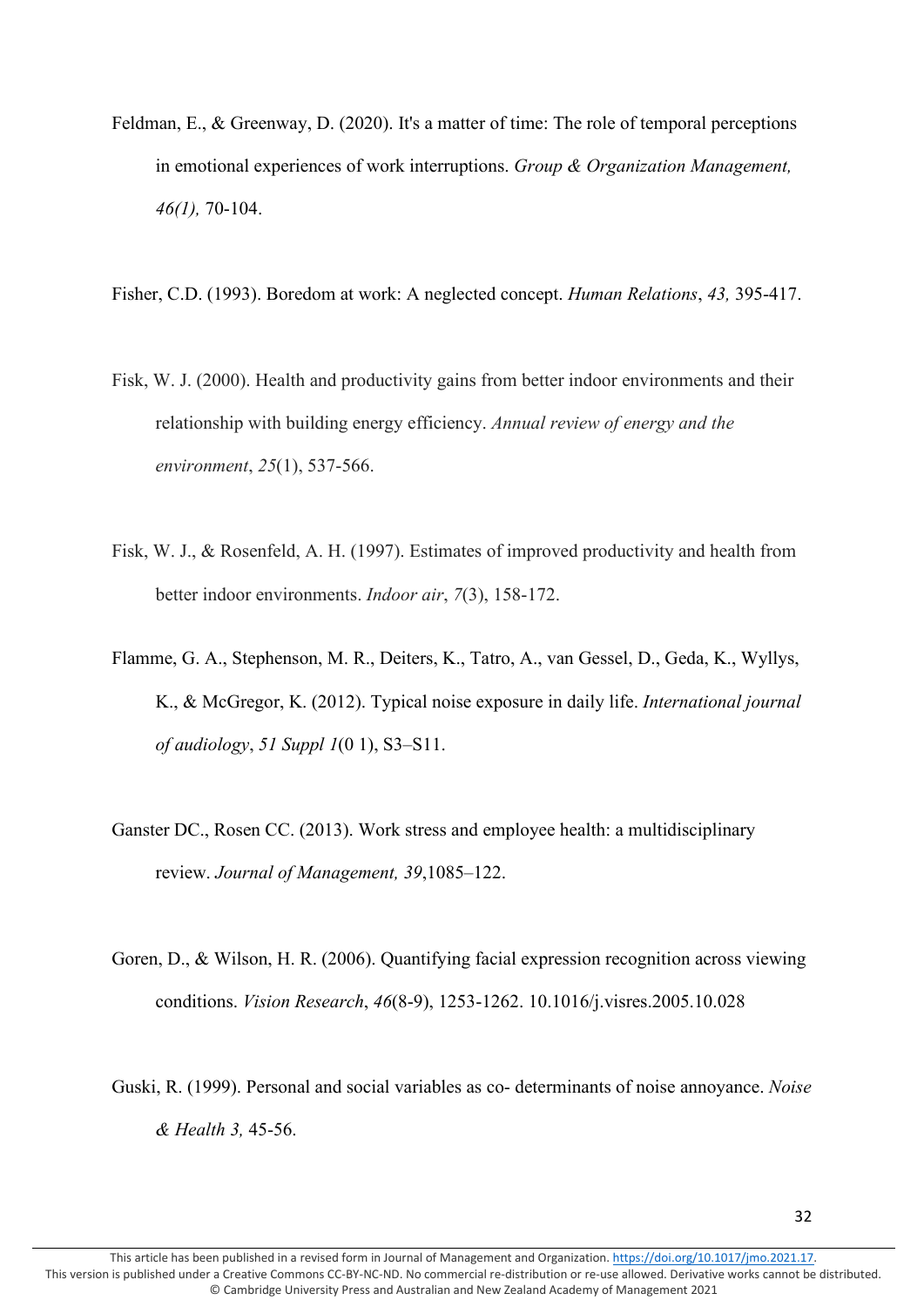- Haapakangas, A., Hongisto, V., Hyönä, J., Kokko, J., & Keränen, J. (2014). Effects of unattended speech on performance and subjective distraction: The role of acoustic design in open-plan offices. *Applied Acoustics*, *86*, 1-16.
- Haka, M., Haapakangas, A., Keränen, J., Hakala, J., Keskinen, E., & Hongisto, V. (2009). Performance effects and subjective disturbance of speech in acoustically different office types - a laboratory experiment. *Indoor Air*, *19*, 454-467.
- Harley, J. M. (2016). Measuring emotions: A survey of cutting edge methodologies used in computer-based learning environment research. Emotions, Technology, Design, and Learning, 89-114. 10.1016/b978-0-12-801856-9.00005-0
- Heinzerling, D., Schiavon, S., Webster, T., & Arens, E. (2013). Indoor environmental quality assessment models: A literature review and a proposed weighting and classification scheme. *Building and environment*, *70*, 210-222.
- Herman, A. M., Critchley, H. D., & Duka, T. (2018). The role of emotions and physiological arousal in modulating impulsive behaviour. *Biological psychology*, *133*, 30–43. https://doi.org/10.1016/j.biopsycho.2018.01.014
- Ho, H., & Kuvaas, B. (2019). Human resource management systems, employee well-being, and firm performance from the mutual gains and critical perspectives: The well-being paradox. *Human Resource Management, 59*(3), 235–253.
- Hodzic, S., Kubicek, B., Uhlig, L., & Korunka, C. (2020). Activity-based flexible offices: effects on work-related outcomes in a longitudinal study. *Ergonomics*, 1–19. Advance online publication.<https://doi.org/10.1080/00140139.2020.1850882>

This article has been published in a revised form in Journal of Management and Organization[. https://doi.org/10.1017/jmo.2021.17.](https://doi.org/10.1017/jmo.2021.17) This version is published under a Creative Commons CC-BY-NC-ND. No commercial re-distribution or re-use allowed. Derivative works cannot be distributed. © Cambridge University Press and Australian and New Zealand Academy of Management 2021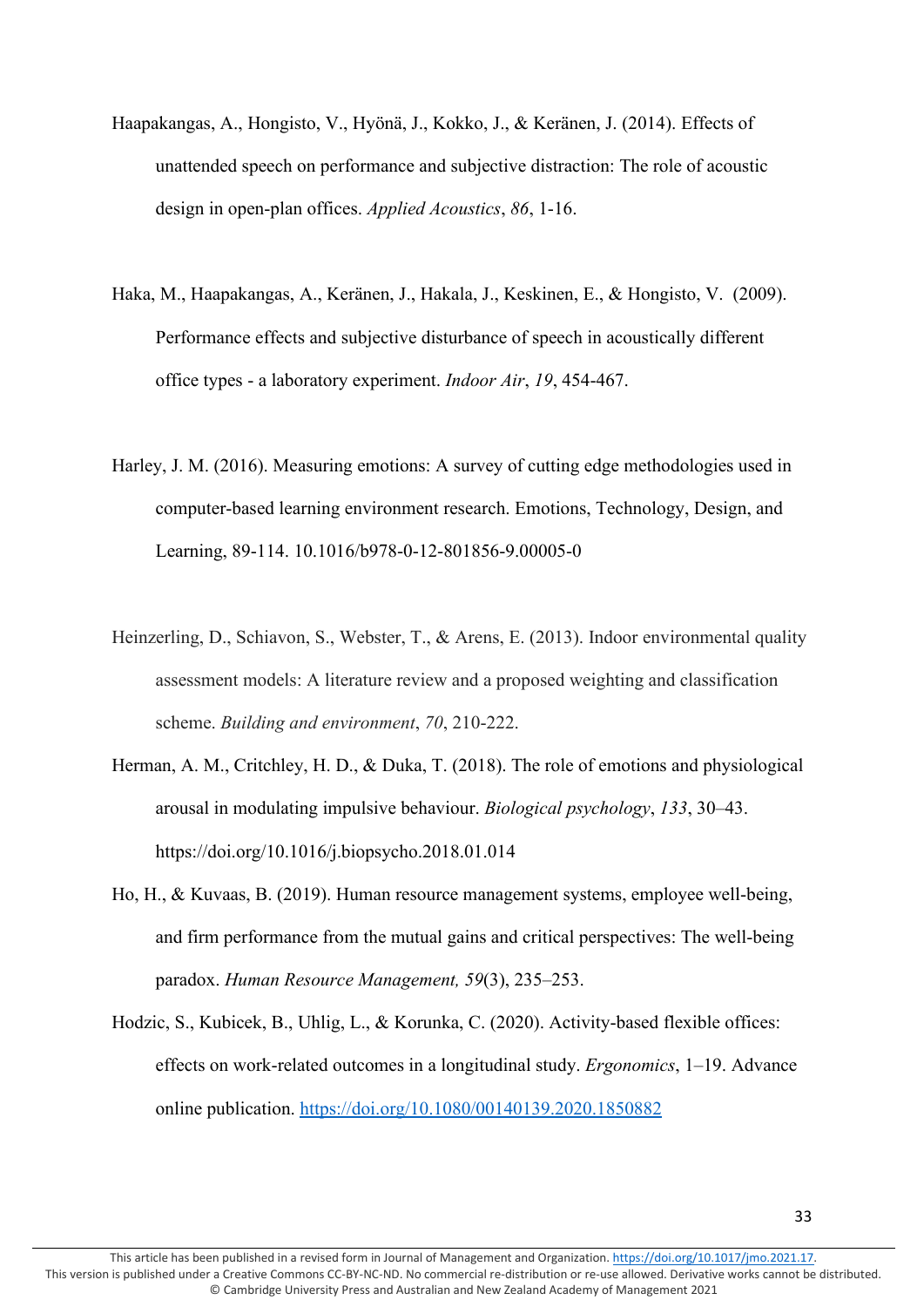- Hoogendoorn, K. (1973) How to cope with noise in open plan offices. *Building Research and Practice*, 1(4), 202-206.
- Huettermann, H., & Bruch, H. (2019). Mutual gains? Health-related HRM, collective wellbeing and organizational performance. *Journal of Management Studies, 56(6)*, 1045– 1072.

Iannace, G., Ciaburro, G., & Trematerra, A. (2018). Heating, ventilation, and air condition (HVAC) noise detection in open-plan offices using recursive partitioning. *Buildings. 8(12),* 169.

Ising, H., & Kruppa, B. (2004). Health effects caused by noise: evidence in the literature from the past 25 years. *Noise & health*, *6*(22), 5–13.

Jack, R. E., Sun, W., Delis, I., Garrod, O. G. B., & Schyns, P. G. (2016). Four not six: Revealing culturally common facial expressions of emotion. *Journal of Experimental Psychology: General, 145*(6), 708–730.

Jahncke, H., Hygge, S., Halin, N., Green, A. M., & Dimberg, K. (2011). Open-plan office noise: Cognitive performance and restoration. *Journal of Environmental Psychology*, *31*(4), 373-382.

Jik Lee, P., & Griffin, M. J. (2013). Combined effect of noise and vibration produced by high-speed trains on annoyance in buildings. *The Journal of the Acoustical Society of America*, 133(4), 2126-2135.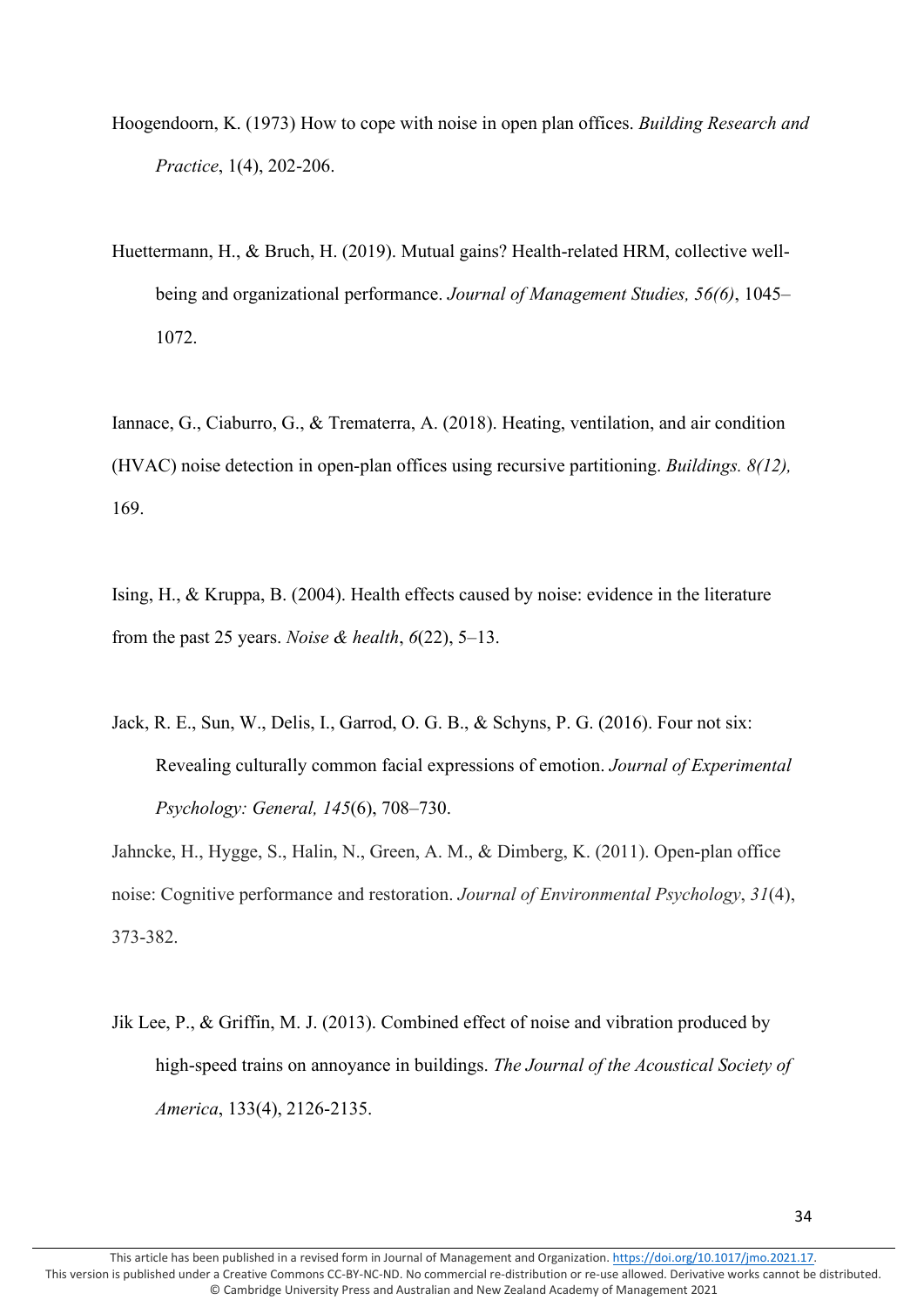- Kaarlela-Tuomaala, A., Helenius, R., Keskinen, E., & Hongisto, V. (2009). Effects of acoustic environment on work in private office rooms and open-plan offices – longitudinal study during relocation. *Ergonomics*, *52*(11), 1423-1444.
- Kim, J., & De Dear, R. (2013). Workspace satisfaction: The privacy-communication trade-off in open-plan offices. *Journal of Environmental Psychology*, *36*, 18-26.
- Konnikova, M. (2014). The open-office trap. *The New Yorker*. https://www.newyorker.com/business/currency/the-open-office-trap
- Kostallari, K., Parizet, E., Chevret, P., Amato, J-N., & Galy, E. (2010). Irrelevant speech effect in open plan offices: Comparison of two models explaining the decrease in performance by speech intelligibility and attempt to reduce interindividual differences of the mental workload by task customisation. *Applied Acoustics, 161,* 107180.
- Kristiansen, J. (2010). Is noise exposure in non-industrial work environments associated with increased sickness absence? *Noise and Vibration Worldwide*, *41*(5), 9–16.
- Kristiansen, J., Mathiesen, L., Nielsen, P. K., Hansen, Å. M., Shibuya, H., Petersen, H. M., Lund, S. P., Skotte, J., Jørgensen, M. B., & Søgaard, K. (2009). Stress reactions to cognitively demanding tasks and open-plan office noise. *International Archives of Occupational and Environmental Health*, *82*(5), 631–641.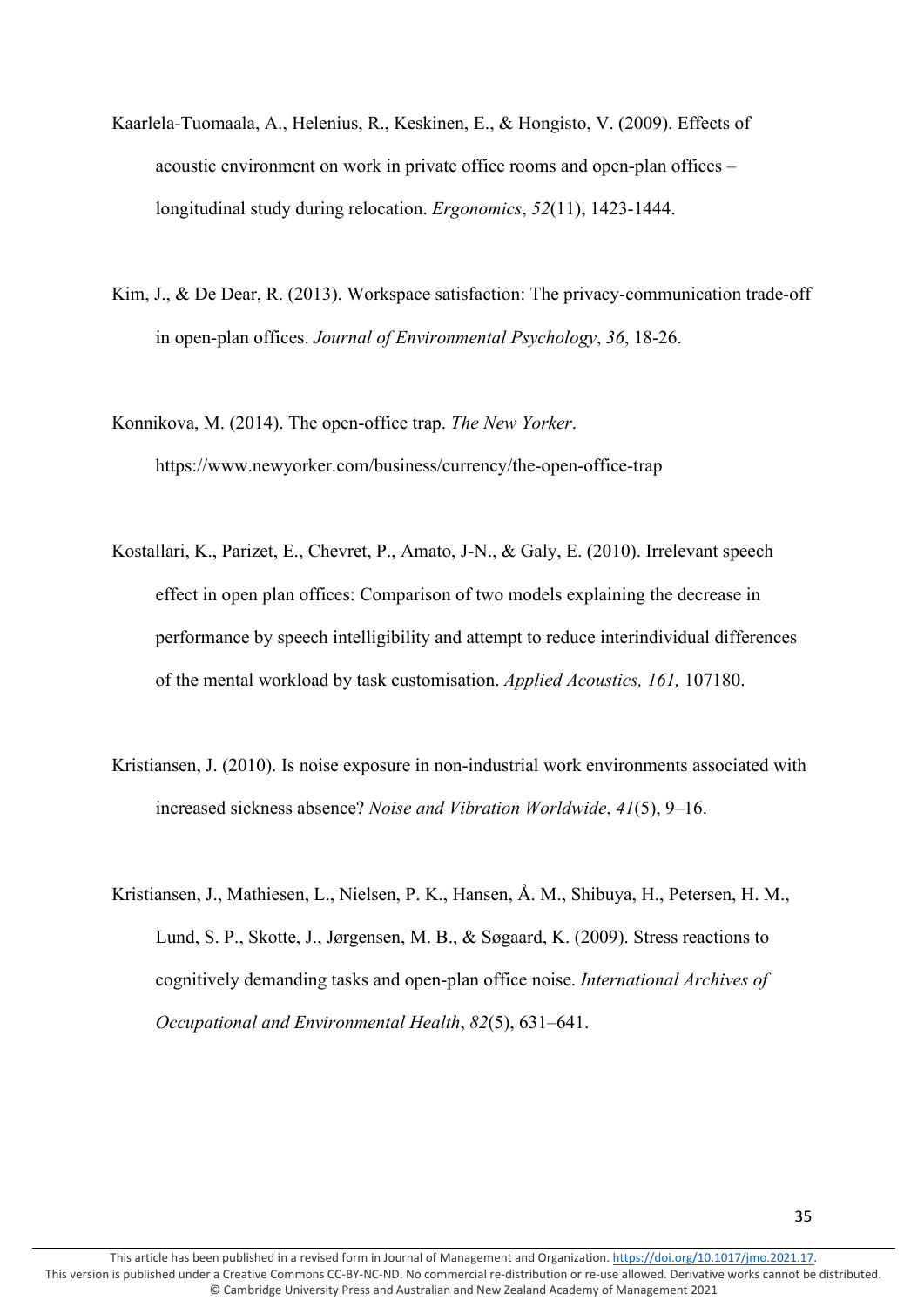- Kulke, Louisa & Feyerabend, Dennis & Schacht, Annekathrin. (2020). A comparison of the Affectiva iMotions facial expression analysis software with EMG for identifying facial expressions of emotion. *Frontiers in Psychology. 11,* 329.
- Langer, J., Taylour, J., & Smith, A. P. (2020). Noise exposure, satisfaction with the working environment, and the wellbeing process. *ICBEN 2020*.
- Lamb, S., & Kwok, K. (2016). A longitudinal investigation of work environment stressors on the performance and wellbeing of office workers. *Applied Ergonomics*, *52*, 104-111.

Lazarus, R. S. 1991. *Emotion and adaptation*. New York: Oxford University Press.

Lazarus, R. S., & Folkman, S. (1984). Stress, [appraisal, and coping](https://ccme.osu.edu/WebCastsFiles/562The%20Management%20of%20Stress%20-%202.pdf)*.* New York: Springer.

- Leaman, A., & Bordass, B. (1999). Productivity in buildings: the 'killer'variables. *Building Research & Information*, *27*(1), 4-19.
- Lee, Y., Aletta, F. (2019). Acoustical planning for workplace health and well-being: A case study in four open-plan offices. Building Acoustics. 26, 207-220.
- Lee, P. J., Lee, B. K., Jeon, J. Y., Zhang, M., & Kang, J. (2016). Impact of noise on self-rated job satisfaction and health in open-plan offices: a structural equation modelling approach. *Ergonomics*, *59*(2), 222-234.

Lee, Y., Nelson, E.C., Flynn, M.,J., & Jackman, J., S. (2020). Exploring soundscaping

This article has been published in a revised form in Journal of Management and Organization[. https://doi.org/10.1017/jmo.2021.17.](https://doi.org/10.1017/jmo.2021.17) This version is published under a Creative Commons CC-BY-NC-ND. No commercial re-distribution or re-use allowed. Derivative works cannot be distributed. © Cambridge University Press and Australian and New Zealand Academy of Management 2021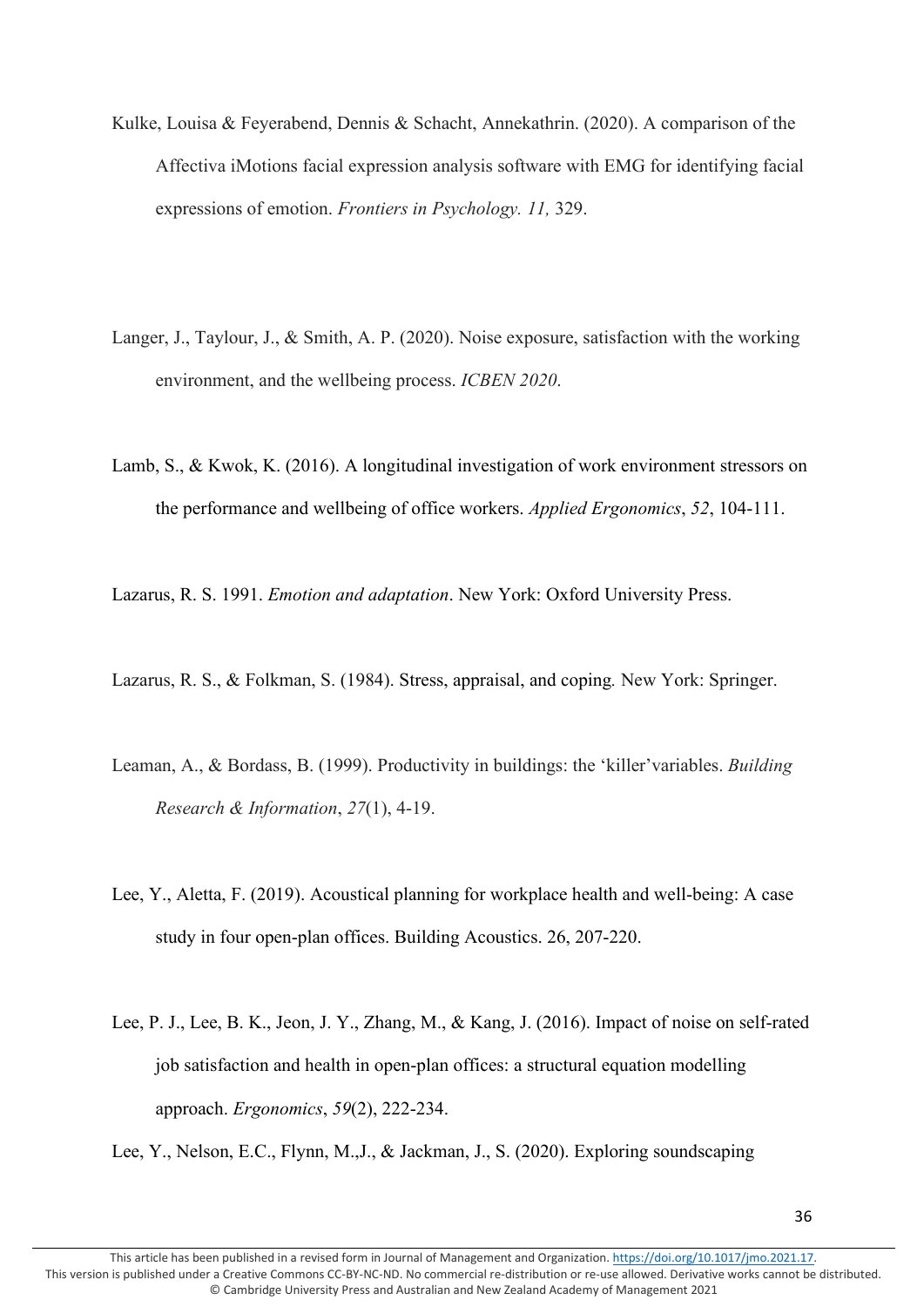options for the cognitive environment in an open-plan office. Building Acoustics, 27, 185- 202.

- Liebl, A., Assfalg, A., & Schlittmeier, S. J. (2016). The effects of speech intelligibility and temporal–spectral variability on performance and annoyance ratings. *Applied Acoustics*, *110*, 170-175.
- Maher, A., & Von Hippel, C. (2005). Individual differences in employee reactions to openplan offices. *Journal of environmental psychology*, *25*(2), 219-229.
- Mayo, L. M., & Heilig, M. (2019). In the face of stress: Interpreting individual differences in stress-induced facial expressions. *Neurobiology of Stress*, *10*, 100166. 10.1016/j.ynstr.2019.100166
- McDuff, D., Karlson, A., Kapoor, A., Roseway, A., & Czerwinski, M. (2012). AffectAura. *Proceedings of the 2012 ACM annual conference on Human Factors in Computing Systems - CHI '12*.
- Mehta, R., Zhu, R., & Cheema, A. (2012). Is noise always bad? Exploring the effects of ambient noise on creative cognition. *Journal of Consumer Research*, *39*(4), 784-799.
- Muaremi, A., Arnrich, B., & Tröster, G. (2013). Towards measuring stress with smartphones and wearable devices during workday and sleep. *BioNanoScience*, *3*(2), 172-183. 10.1007/s12668-013-0089-2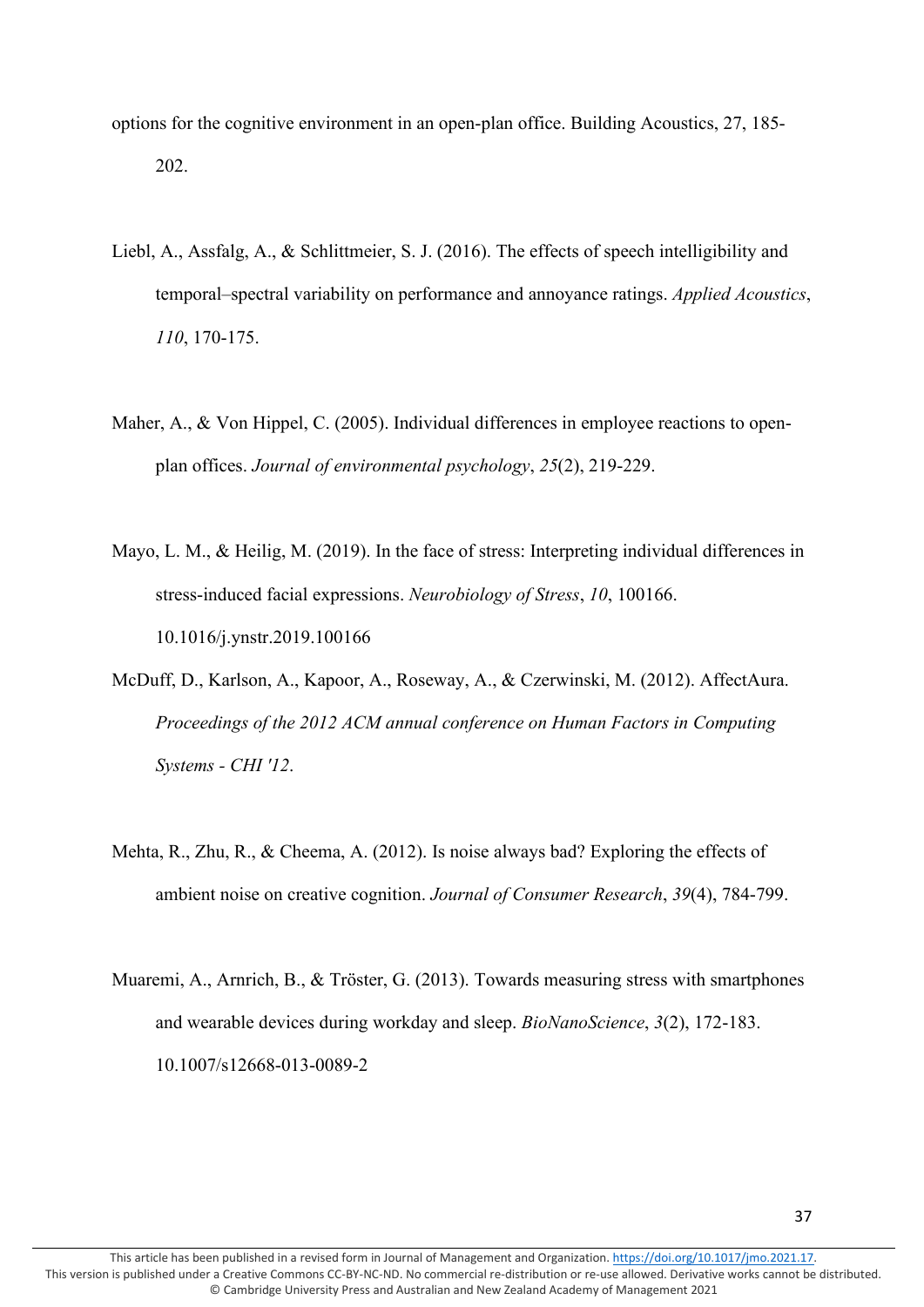- Oldham, G. R., & Rotchford, N. L. (1983). Relationships between office characteristics and employee reactions: A study of the physical environment. *Administrative Science Quarterly*, 28(4), 542-556.
- Pabst, S., Brand, M., & Wolf, O. T. (2013). Stress and decision making: A few minutes make all the difference. *Behavioural Brain Research*, *250*, 39-45. 10.1016/j.bbr.2013.04.046
- Peich, M., Husain, M., & Bays, P.M. (2013) Age-related decline of precision and binding in visual working memory. *Psychology and Aging, 28*(3), 729-743.
- Pejtersen, J. H., Feveile, H., Christensen, K. B., & Burr, H. (2011). Sickness absence associated with shared and open-plan offices – a national cross sectional questionnaire survey. *Scandinavian Journal of Work, Environment & Health*, *37*(5), 376-382.
- Perea, M., Panadero, V., Moret-Tatay, C., & Gómez, P. (2012). The effects of inter-letter spacing in visual-word recognition: Evidence with young normal readers and developmental dyslexics. *Learning and Instruction*, *22*(6), 420-430. 10.1016/j.learninstruc.2012.04.001
- Puranik, H., Koopman, J., & Vough, H. C. (2020). Pardon the interruption: An integrative review and future research agenda for research on work interruptions. *Journal of Management*, *46*(6), 806-842.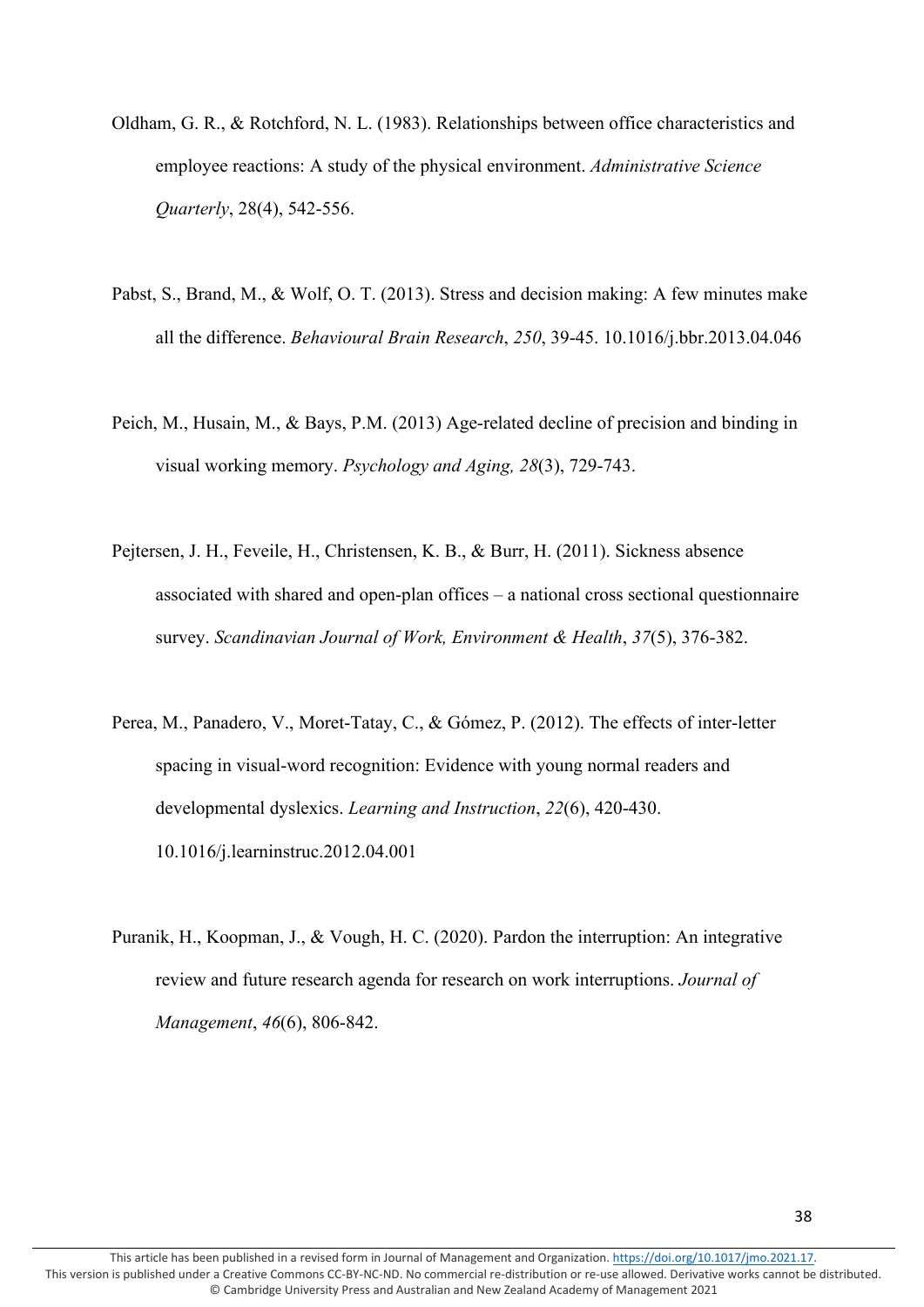Reeves, J. P., Knight, A. T., Strong, E. A., Heng, V., Neale, C., Cromie, R., & Vercammen, A. (2019). The application of wearable technology to quantify health and wellbeing: Co-benefits from urban wetlands. *Frontiers in Psychology, 10,* 1840.

Salame P., Baddeley A. (1982). Disruption of short-term memory by unattended speech: implications for the structure of working memory. *J. Verbal Learn. Verbal Behav.* 21 150– 164.

- Sander, E. L. J., Caza, A., & Jordan, P. J. (2019). Psychological perceptions matter: Developing the reactions to the physical work environment scale. *Building and Environment*, *148*, 338-347.
- Senan, T. U., Jelfs, S., & Kohlrausch, A. (2018). Cognitive disruption by noise-vocoded speech stimuli: Effects of spectral variation. *The Journal of the Acoustical Society of America*, *143(3)*, 1407-1416.
- Schoonbaert, S., & Grainger, J. (2004). Letter position coding in printed word perception: Effects of repeated and transposed letters. *Language and Cognitive Processes, 19*(3), 333-367.
- Seddigh, A., Berntson, E., Platts, L. G., & Westerlund, H. (2016). Does personality have a different impact on self-rated distraction, job satisfaction, and job performance in different office types?. *PloS one*, *11*(5), e0155295.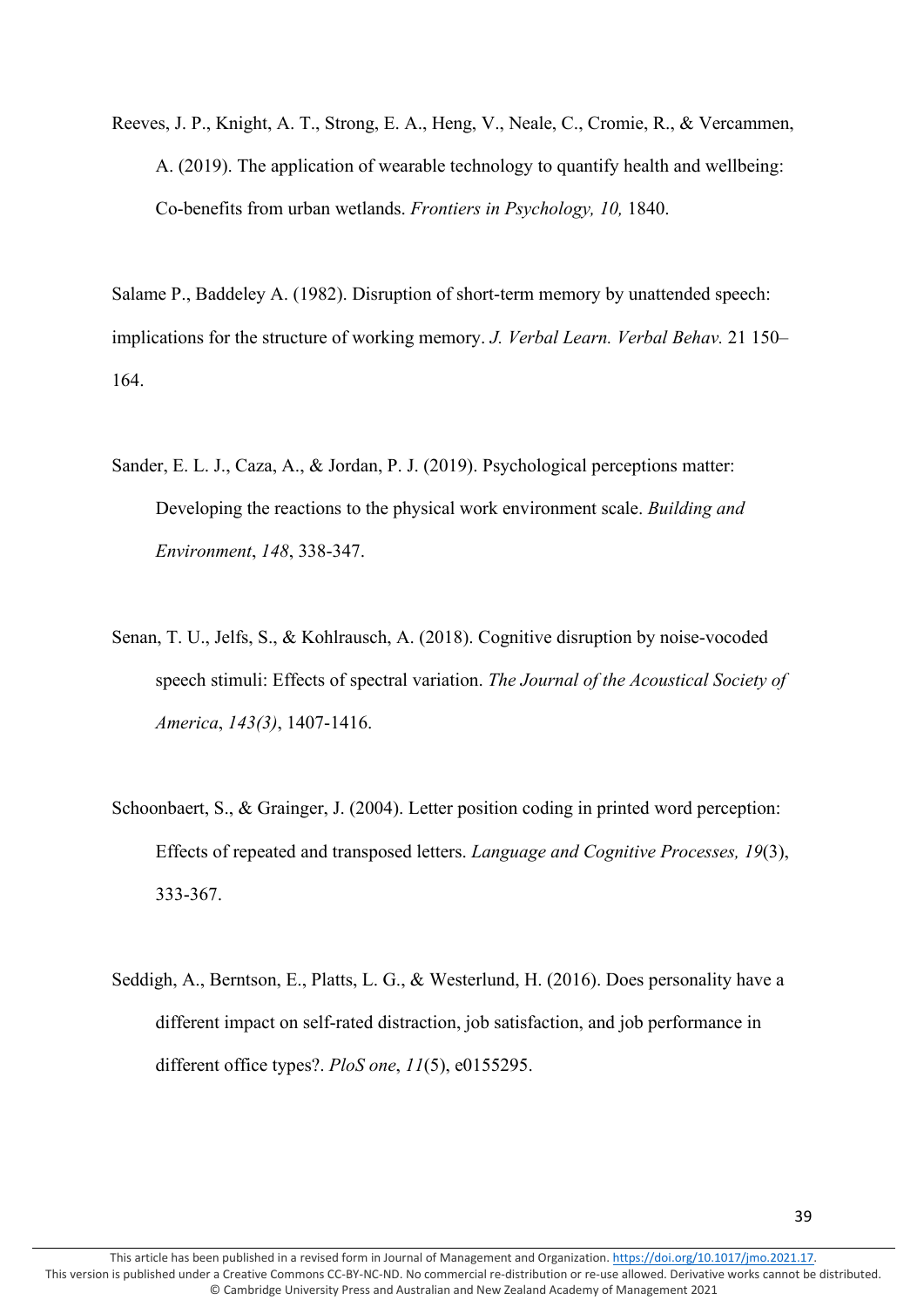- Smith-Jackson, T. L., & Klein, K. W. (2009). Open-plan offices: Task performance and mental workload. *Journal of environmental Psychology*, *29*(2), 279-289.
- Stapelberg, N., Neumann, D. L., Shum, D., McConnell, H., & Hamilton-Craig, I. (2018). The sensitivity of 38 heart rate variability measures to the addition of artifact in human and artificial 24-hr cardiac recordings. *Annals of Noninvasive Electrocardiology, 23*(1), e12483.
- Szalma, J. L., & Hancock, P. A. (2011). Noise effects on human performance: A metaanalytic synthesis. *Psychological Bulletin*, *137*(4), 682-707.
- Van De Voorde, K., Paauwe, J., & Van Veldhoven, M. (2012). Employee well‐being and the HRM–organizational performance relationship: a review of quantitative studies. *International Journal of Management Reviews*, *14*(4), 391-407.

Verhaeghen, P., & Basak, C. (2005). Ageing and switching of the focus of attention in working memory: results from a modified N-back task. *The Quarterly journal of experimental psychology. A, Human experimental psychology*, *58*(1), 134–154.

- Verma, J. P. (2015). *Repeated Measures Design for Empirical Researchers*. John Wiley & Sons.
- Vicario, C. M., Rafal, R. D., Martino, D., & Avenanti, A. (2017). Core, social and moral disgust are bounded: A review on behavioral and neural bases of repugnance in clinical disorders. *Neuroscience and biobehavioral reviews*, *80*, 185–200.

This article has been published in a revised form in Journal of Management and Organization[. https://doi.org/10.1017/jmo.2021.17.](https://doi.org/10.1017/jmo.2021.17) This version is published under a Creative Commons CC-BY-NC-ND. No commercial re-distribution or re-use allowed. Derivative works cannot be distributed. © Cambridge University Press and Australian and New Zealand Academy of Management 2021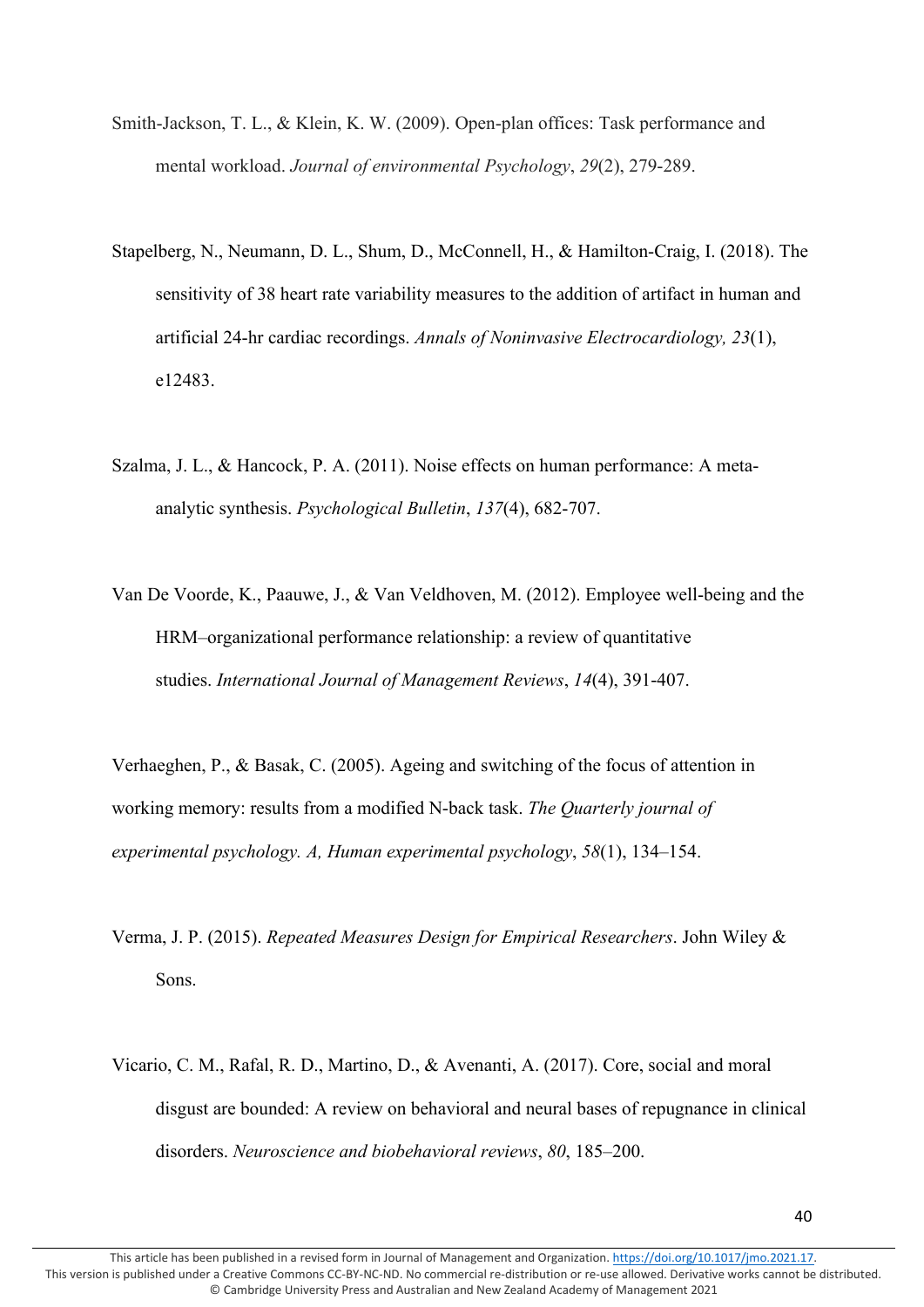- Venetjoki, N., Kaarlela-Tuomaala, A., Keskinen, E., & Hongisto, V. (2006). The effect of speech and speech intelligibility on task performance. *Ergonomics*, *49*(11), 1068-1091.
- Vrijkotte, T. G., van Doornen, L. J., & de Geus, E. J. (2000). Effects of work stress on ambulatory blood pressure, heart rate, and heart rate variability. *Hypertension*,35(4)880–886. https://doi.org/10.1161/01.hyp.35.4.880
- Watson, D., Clark, L. A., & Tellegen, A. (1988). Development and validation of brief
- measures of positive and negative affect: The PANAS scales. *Journal of Personality and Social Psychology*, *54*(6), 1063-1070.
- Weiss, H. M., & Cropanzano, R. (1996). Affective events theory: A theoretical discussion of the structure, causes and consequences of affective experiences at work.

Wellens, B.T., & Smith, A.P. (2006) Combined workplace stressors and their relationship with mood, physiology, and performance, Work & Stress, 20:3, 245-

258, DOI: 10.1080/02678370601022712

- Węziak-Białowolska, D., Dong, Z., & McNeely, E. (2018). Turning the Mirror on the Architects: A Study of the Open-Plan Office and Work Behaviors at an Architectural Company. *Frontiers in Psychology*, *9:2178*.
- Yan, G., Meng, Z., Liu, N., He, L., & Paterson, K. B. (2018). Effects of irrelevant background speech on eye movements during reading. *Quarterly Journal of Experimental Psychology*, *71*(6), 1270-1275.

This article has been published in a revised form in Journal of Management and Organization[. https://doi.org/10.1017/jmo.2021.17.](https://doi.org/10.1017/jmo.2021.17) This version is published under a Creative Commons CC-BY-NC-ND. No commercial re-distribution or re-use allowed. Derivative works cannot be distributed. © Cambridge University Press and Australian and New Zealand Academy of Management 2021